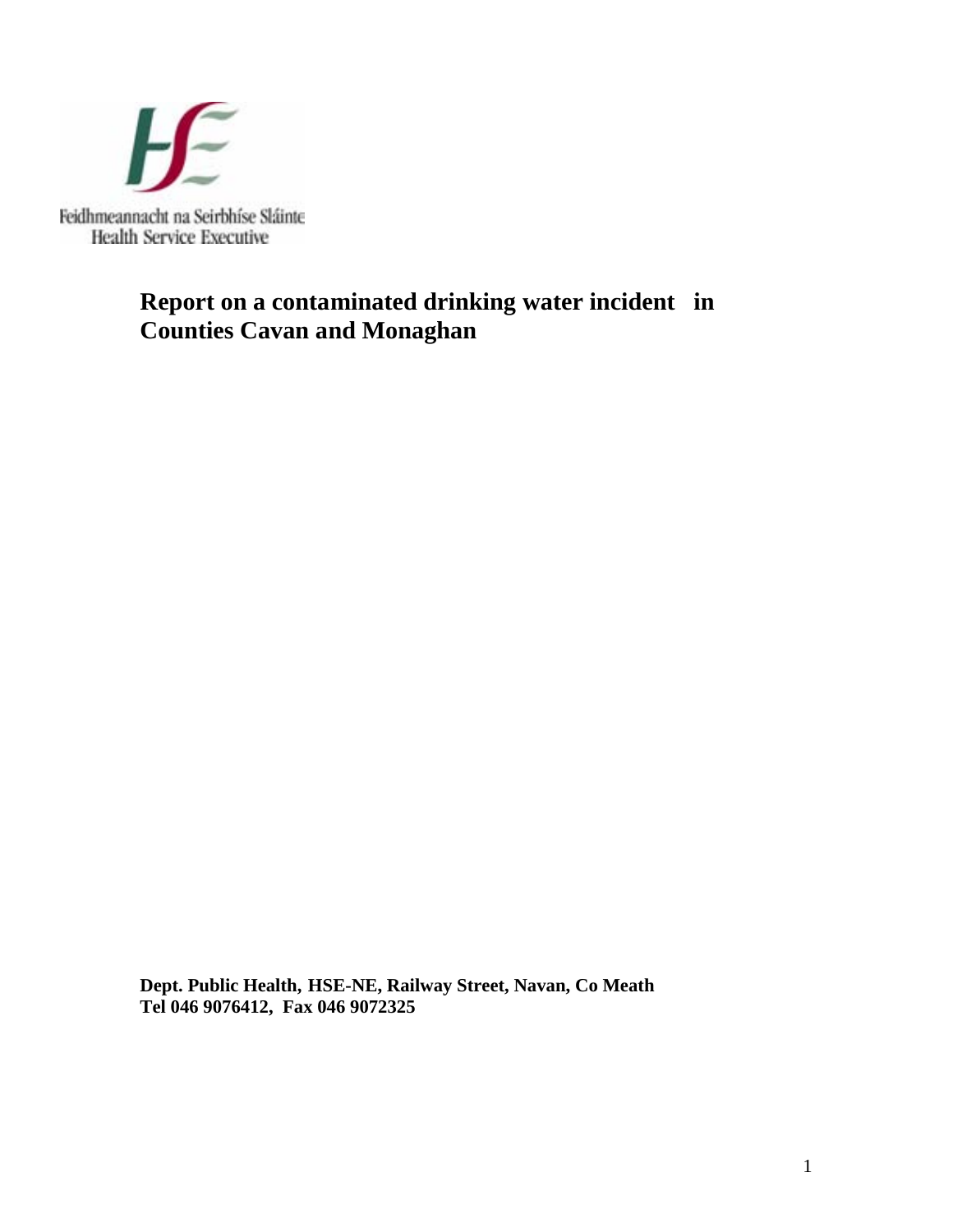## TABLE OF CONTENTS:

| Summary:                                                                  | 3              |
|---------------------------------------------------------------------------|----------------|
| Notification of this incident to HSE:                                     | $\overline{4}$ |
| Immediate actions taken:                                                  | 4              |
| Further actions taken:                                                    | 5              |
| Criteria for Clearance of drinking water:                                 | 5              |
| Sampling:                                                                 | 6              |
| Follow-up Public Health measures after water clearance:                   | 6              |
| Conclusions:                                                              | 7              |
| Recommendations:                                                          | 8              |
| Preparers of this Report:                                                 | 8              |
| Appendix 1 Veolia Report For Health Service Executive                     | 9              |
| Appendix 2 East Cavan Water Scheme – summary of chemical test results     | 12             |
| Appendix 3 Glaslough/Tyholland Scheme – summary of chemical test results  | 25             |
| Appendix 4 Phenol – frequently asked questions.                           | 29             |
| Appendix 5_Chlorophenols – frequently asked questions.                    | 33             |
| Appendix 6 Polycyclic Aromatic Hydrocarbons – frequently asked questions. | 37             |
|                                                                           |                |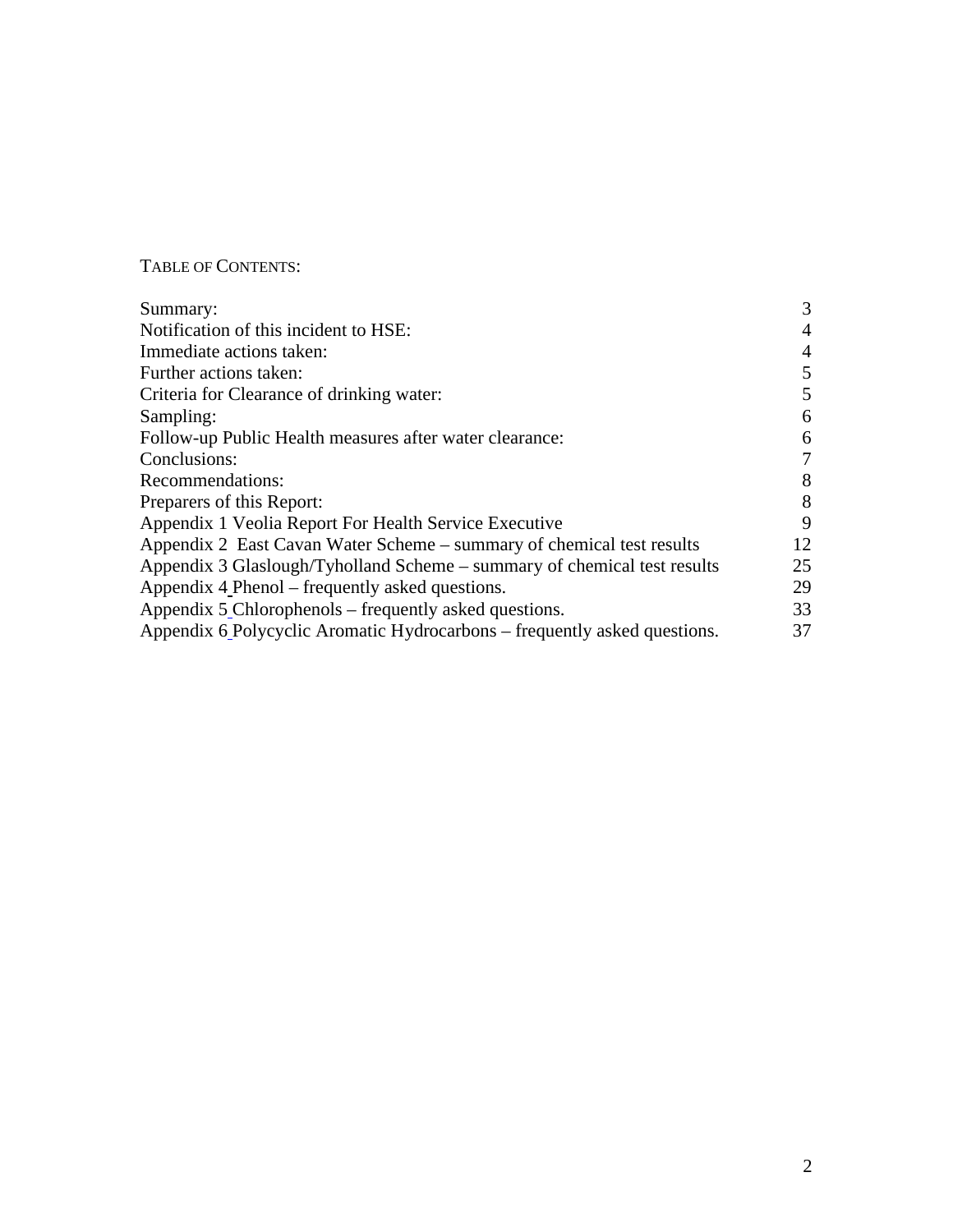# **Report on a contaminated drinking water incident in Counties Cavan and Monaghan**

# **Summary:**

This report describes an incident of contamination of drinking water in 5 Group Water Schemes (GWSs) in County Cavan and County Monaghan. On 19<sup>th</sup> April 2007, following a phone call from Monaghan County Council Environmental Health department, the HSE first became aware that the following 5 GWSs were likely to have been contaminated by a batch of tainted Aluminium Chloride (AC) - a coagulant used by Veolia Water (VW) in drinking-water treatment:

- Glaslough/Tyholland GWS Co Monaghan
- Bunnoe GWS Co Cavan
- Crosserlough GWS Co Cavan
- Dernakesh GWS Co. Cavan
- Kill GWS Co Cavan.

Following advice from the HSE, a warning not to use the water for drinking or food preparation was issued by Cavan and Monaghan County Councils on the 19<sup>th</sup> April. Alternative supplies of drinking water were arranged until the supplies were demonstrated to be clear of contamination.

The HSE were informed that use of suspect AC to treat water in these schemes had ceased and was replaced with approved product by  $30<sup>th</sup>$  April.

The following 4 Group Water Schemes, which had also received suspect AC, had their supplies replaced with approved product.

- Billis/Lavey GWS Co Cavan
- Mountainlodge GWS Co Cavan
- Drumkeery GWS Co Cavan
- Dhuish

A possible hazard to consumers from use of suspect AC in these schemes was considered by the HSE . There was no direct evidence of contamination of drinking water and no complaints were received from consumers within these schemes. As all the original AC supplied to these schemes had been replaced by 20/04/07 a warning was not issued to consumers. However these GWSs may previously have been at risk.

On Thursday 17th May 2007, clearance was given by the HSE to recommence the operation of the group schemes with the exception of Glaslough/Tyholland. This followed three end-of-line samples on each scheme taken at intervals of at least twenty four hours being found to be free of all contamination. The scheme at Glaslough/Tyholland in Monaghan, which had been provided with an alternative mains water supply by Monaghan County Council, was considered satisfactory and cleared for use on  $23^{\text{rd}}$  July 2007.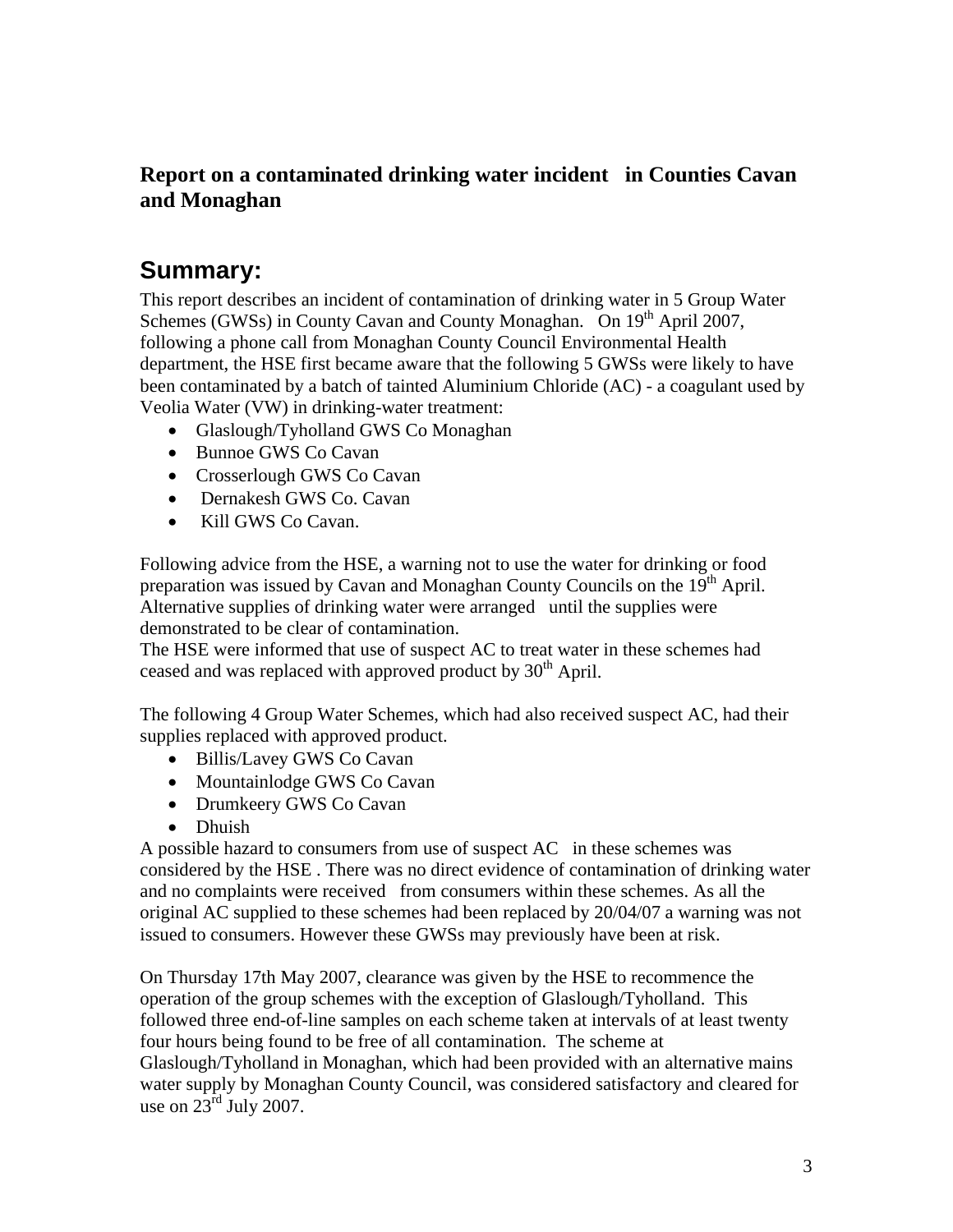# **Notification of this incident to HSE:**

On Thursday 19<sup>th</sup> April 2007 the HSE Cavan/Monaghan Senior Environmental Health Officer received a call from an EHO working with Monaghan County Council notifying him that there had been complaints from consumers about a "bad taste and odour" from drinking water in Glaslough/Tyholland group scheme. The taste and odour were described as "like creosote". The problem was thought to have started about 3 to 4 weeks previously.

Preliminary investigations suggested that the problem was due to a phenol-like substance and that the source of the contamination may have been a batch of AC used in the treatment of water. The AC had been used by a water treatment company called "Veolia Water" on the Glaslough/Tyholland scheme. It was thought that they also supplied this product to at least four other Group Schemes in County Cavan. The HSE was in contact with Cavan County Council who confirmed that the following four GWSs were suspected to have chemical contamination:

- Bunnoe GWS Co Cavan
- Crosserlough GWS Co Cavan
- Dernakesh GWS Co. Cavan
- Kill GWS Co Cavan.

Samples had been taken and the County Council were awaiting results from the laboratory.

# **Immediate actions taken:**

The HSE assembled an incident team to consider this episode. This team agreed that there was evidence of drinking water contamination in 5 GWSs in counties Cavan and Monaghan from an unknown chemical or chemicals. The team advised that:

- Both Cavan and Monaghan Local Authorities should take immediate action to prevent consumption of water from contaminated supplies (Appendix 1). A warning not to use the water for drinking or preparation of food was issued on the  $19<sup>th</sup>$  April.
- The suspect AC must not be used to treat drinking water in any schemes. This product was removed from all schemes on 20<sup>th</sup> April 2007.
- Local Authority, HSE and GWS organisers should coordinate efforts to identify the contaminant or contaminants in the drinking water and in the AC used as soon as possible.
- Similar coordination should be used to try and determine the likely levels of exposure to contaminants in each of the affected GWS areas.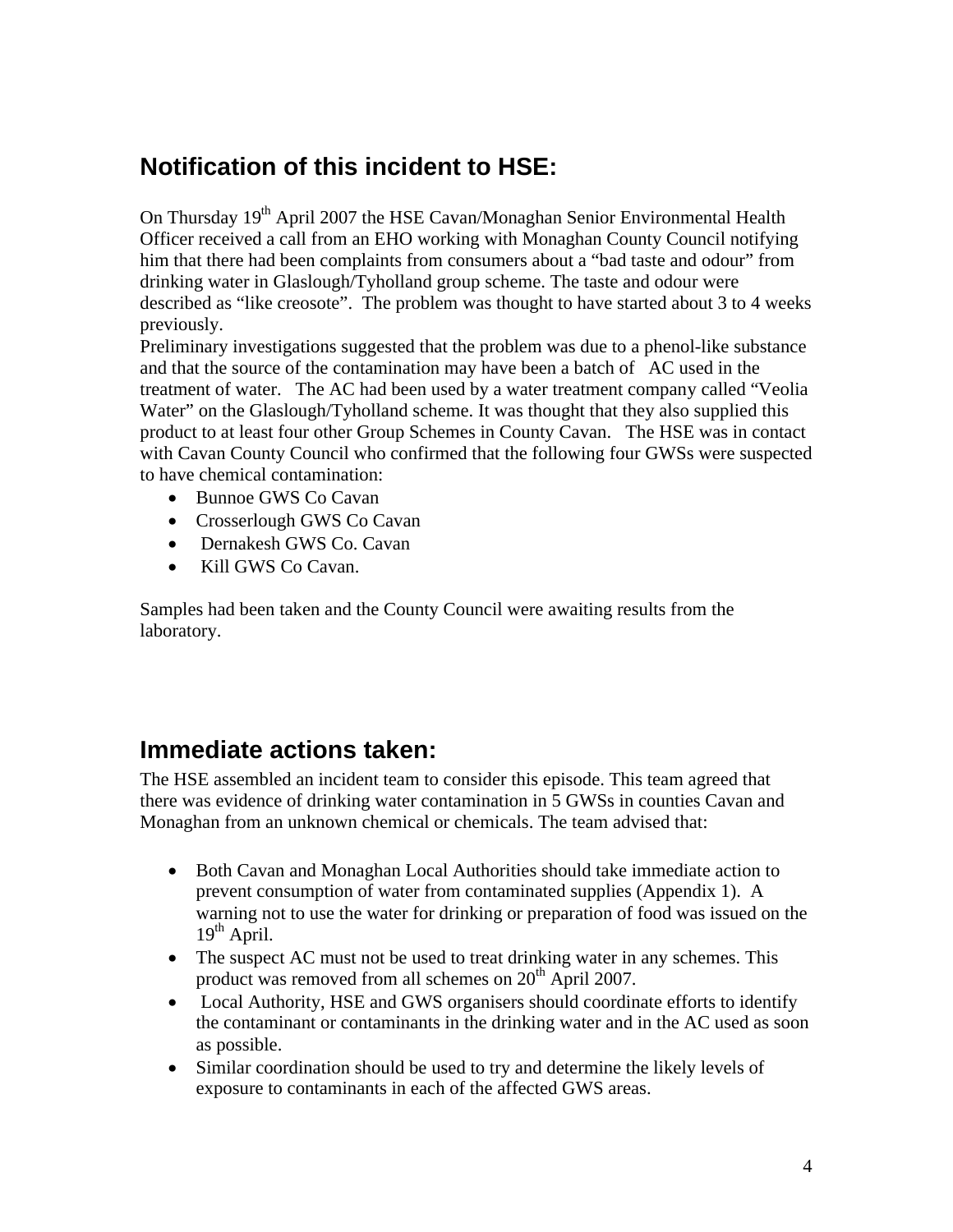# **Further actions taken:**

- The Environmental Protection Agency was alerted about this incident.
- Veolia Water was asked to investigate and determine if suspect AC had been supplied to any other water schemes.
- Other national agencies including Food Safety Authority of Ireland and Department of Agriculture were advised about the incident.
- Where water had been used for preparation of products e.g. Food, Ice etc., these premises were contacted and the products were withdrawn or discarded.
- Food samples were taken from food premises and sent for chemical analysis
- Records were checked to see if any unusual symptoms or illness outbreaks were reported by either hospital or Primary Care clinicians in any of the affected areas
- GWS areas were checked for the presence of vulnerable groups i.e. Nursing Homes, Childcare facilities, dialysis patients or health clinics. None of these groups were found within the at-risk areas.
- A representative from the Incident team attended joint meetings with the Local Authorities and GWS representatives. The first of these took place on  $20<sup>th</sup>$  April. It was confirmed that the alleged contamination was confined to 5 Group Water schemes in Counties Cavan and Monaghan
- The United Kingdom Health Protection Agency (HPA) toxicology advice service in Wales was contacted. General advice about the measures needed to safeguard Public Health (based on the limited information available) was sought as well as specific advice about Phenols in drinking water. The advice given by the HPA was that water should not be used for drinking or food preparation until proven to be free of contamination.
- Veolia Water were contacted and agreed to forward details of chemical analysis results obtained when checking the suspect AC. The preliminary results were forwarded to the HSE and are in Appendix 1
- The producers of the coagulant used (Enva) were asked for information about the possible source or sources of contamination of the AC used. Their reply stated that Enva had supplied an Aluminium Chloride product to Central Chemicals who supplied Veolia. This product (CL1000) was not recommended for use in treatment of drinking water and was suitable only for wastewater treatment.

# **Criteria for Clearance of drinking water:**

It was agreed that only when 3 successive samples of drinking water were proven to be clear of contaminants would the water be cleared for normal use. The samples must be:

- Taken at least 24 hours apart
- Taken from suitable sampling points and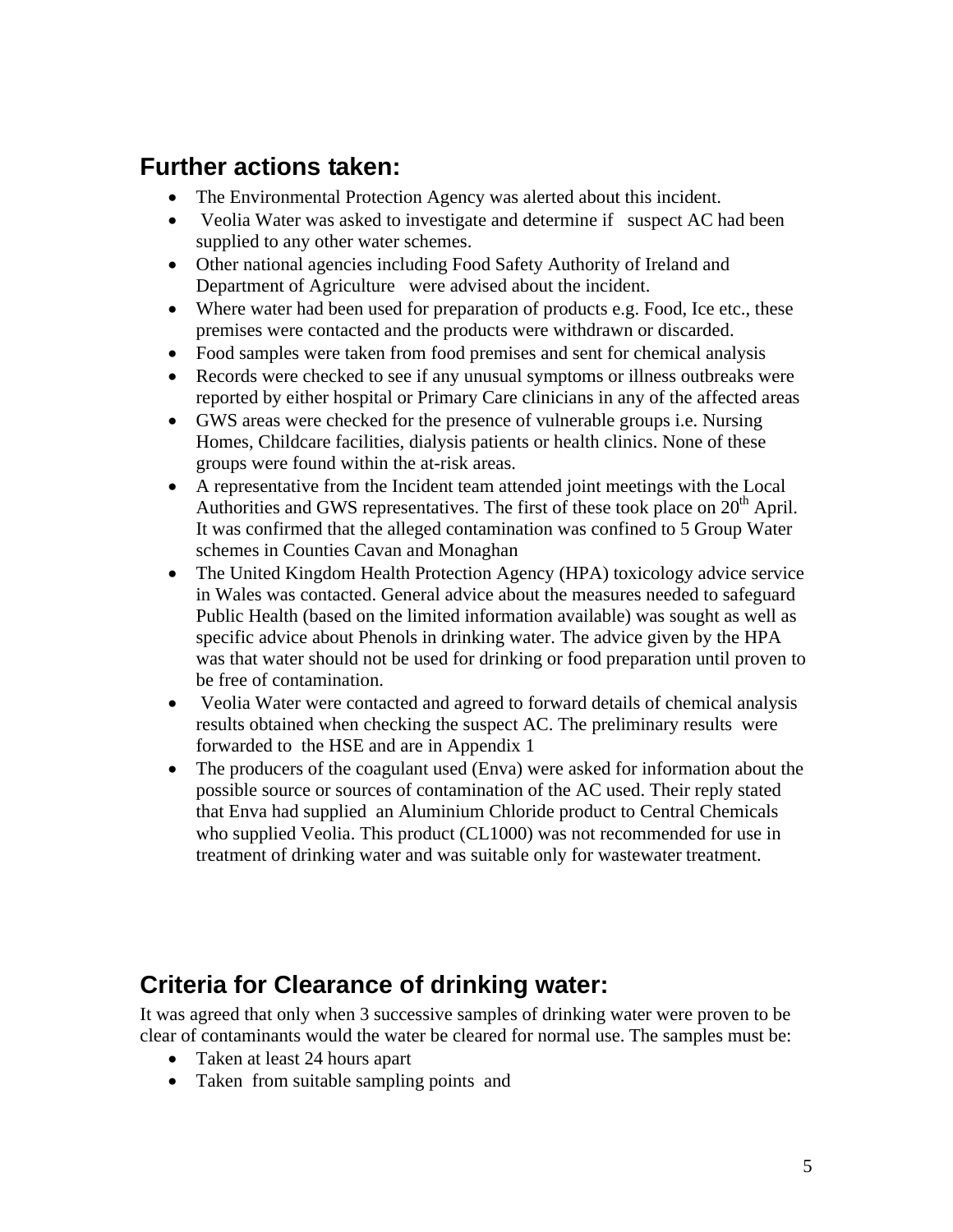• Tested by an accredited laboratory to confirm the absence of any products arising directly or indirectly from the possible contaminants

# **Sampling:**

## **Initial Samples:**

**AC:** The contaminated AC used was sampled and tested by Veolia (see Local Authority reports for details).

**Water Samples:** Results of drinking water sent for analysis were inconclusive. One set of samples confirmed the presence of Phenols and Polycyclic Aromatic Hydrocarbons (PAHs) in drinking water. The HPA expert advice was that water containing phenols would be unpalatable before it became harmful. Toxicological summary for Phenols and PAHs are in Appendix \*\*

**Food Samples:** Chemical contamination was not detected in any of the food samples.

# **Follow-up Public Health measures after water clearance:**

The HSE tried to determine the likely risk to consumers from this incident by:

- 1. Calculating exposure levels
- 2. Surveillance of symptoms/health effects

Exposure levels: In coordination with Veolia, Group Water Schemes and Local Authorities, efforts were made to determine the likely concentrations of contaminants in drinking water based on the amounts of suspect AC used in each GWS, the levels of chemical contaminants and average volume of water used.

Correspondence received  $13<sup>th</sup>$  July from ENVA stated that the product CL 1000 supplied to Central Chemicals and subsequently supplied to Veolia is Aluminium Chloride based product used in *wastewater* and does not meet the United Kingdom standard for drinking water treatment. This product can have low levels of organics including phenol and parahydroxyacetophene present as residual impurities from the production process.

It was not possible to determine the exposure to contaminants with any exactitude. The fact that water is unpalatable at very low levels of phenol makes consumption of water in harmful quantities extremely unlikely.

Surveillance of symptoms:

- No symptoms or illnesses relating to drinking water were reported directly to the HSE during or since this incident.
- Although there were media reports of mouth irritation and nausea, patients with such symptoms did not present to HSE staff.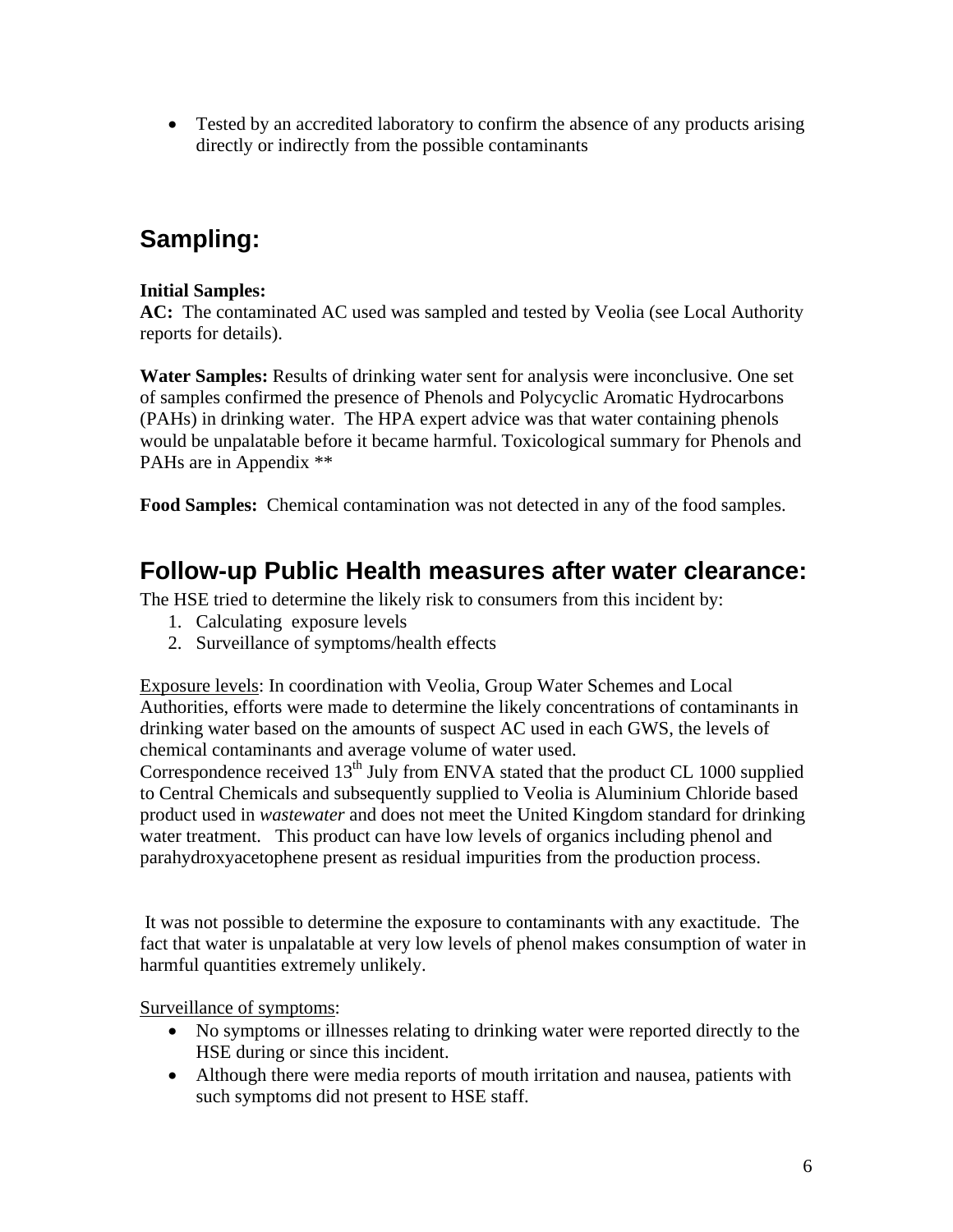- The HSE received no reports of skin irritation or rashes arising from use of contaminated water.
- No unusual patterns of illness or symptoms were reported by General Practitioners in any of the affected GWS areas.
- There were no reports from veterinarians of animal ill health relating to drinking water during this period

# **Conclusions:**

- 1. Chemical contamination of five Group Water Schemes in Counties Cavan and Monaghan became evident in April 2007. The contaminants included Phenols, Acetic Acid, Polycyclic Aromatic Hydrocarbons and other compounds.
- 2. The Aluminium Chloride product used in water treatment was the vehicle of contamination. This product had not been validated as suitable for use in treatment of drinking water.
- 3. A further four Group Water Schemes in County Cavan had received an Aluminium Chloride product which had not been validated as suitable for use in treatment of drinking water.
- 4. There was a delay in informing the relevant agencies. The initial response to complaints about drinking water focused on identification of contaminants with not enough emphasis on protection of consumers.
- 5. The HSE, once notified on  $19<sup>th</sup>$  April, took immediate action to safeguard the health of consumers.
- 6. Liaison between the Local Authorities, HSE , The Federation of Group Water Schemes and individual Group Water Schemes worked well at all stages of this incident. However, there is a need for a single national agency to actively manage incidents where more than one Local Authority is involved.
- 7. It was fortunate that exposure to health risks from contaminated drinking water was minimised by low odour and taste threshold of the phenol compounds in the drinking water. Expert advice affirmed that drinking water would have been too unpalatable to become harmful.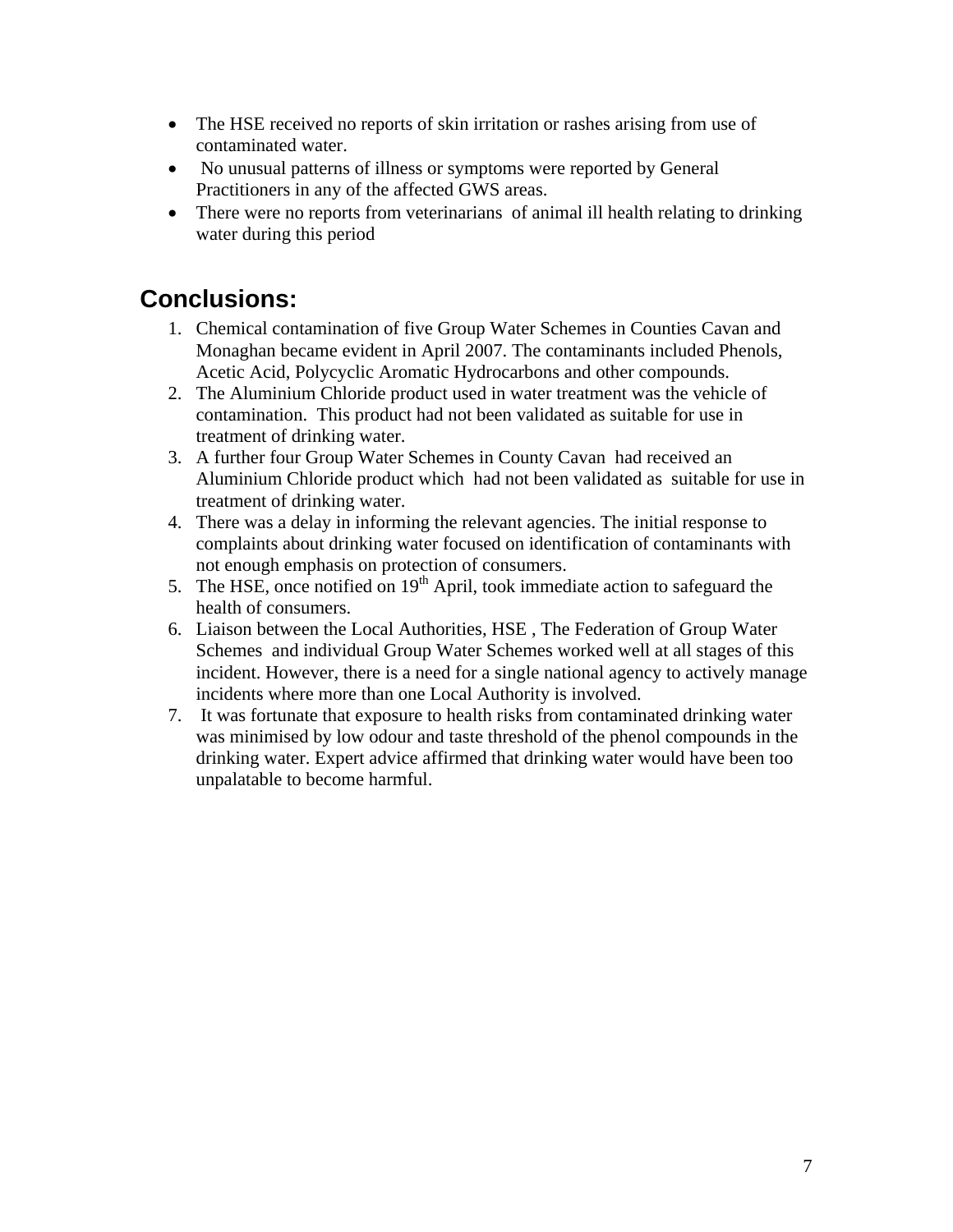# **Recommendations:**

- **1.** Clearer quality control criteria, for chemicals used in water treatment plants, are needed.
- **2.** When a chemical incident in drinking water is suspected, particular attention should be given to expediting the provision of accurate information to all relevant agencies.
- **3.** Enforcement agencies need to be empowered to sample, seize, remove and detain suspect chemical products used in the drinking water treatment process. Traceability of such chemicals should also be made easily apparent to such agencies.
- **4.** A national agency, e.g. the Environmental Protection Agency, should be empowered to actively oversee the management of chemical incidents especially where more than one Local Authority is involved. This agency should also liaise with other national counterparts when more than one country is involved.
- **5.** Legislative controls need to be amended to facilitate the above powers.
- **6.** Out-of-hours availability of Public Health Doctors and Environmental Health Officers is required to maximise the speed of response to similar incidents in the future.
- **7.** Drinking-water providers and relevant agents should prioritise protection of consumers when investigating complaints.
- **8.** Combined training of Local Authority, EPA and HSE staff in dealing with drinking water incidents would help to optimise the combined response to such incidents.

# **Preparers of this Report:**

Mr Fergus Barry, Senior Environmental Health Officer, HSE Cavan/Monaghan Dr Peter Finnegan, Specialist in Public Health Medicine, HSE Dept. Public Health, Navan

Dr Imelda Lynskey, Senior Medical Officer, HSE Cavan/Monaghan

Mr Brian McKeever, Principal Environmental Health Officer, HSE Cavan/Monaghan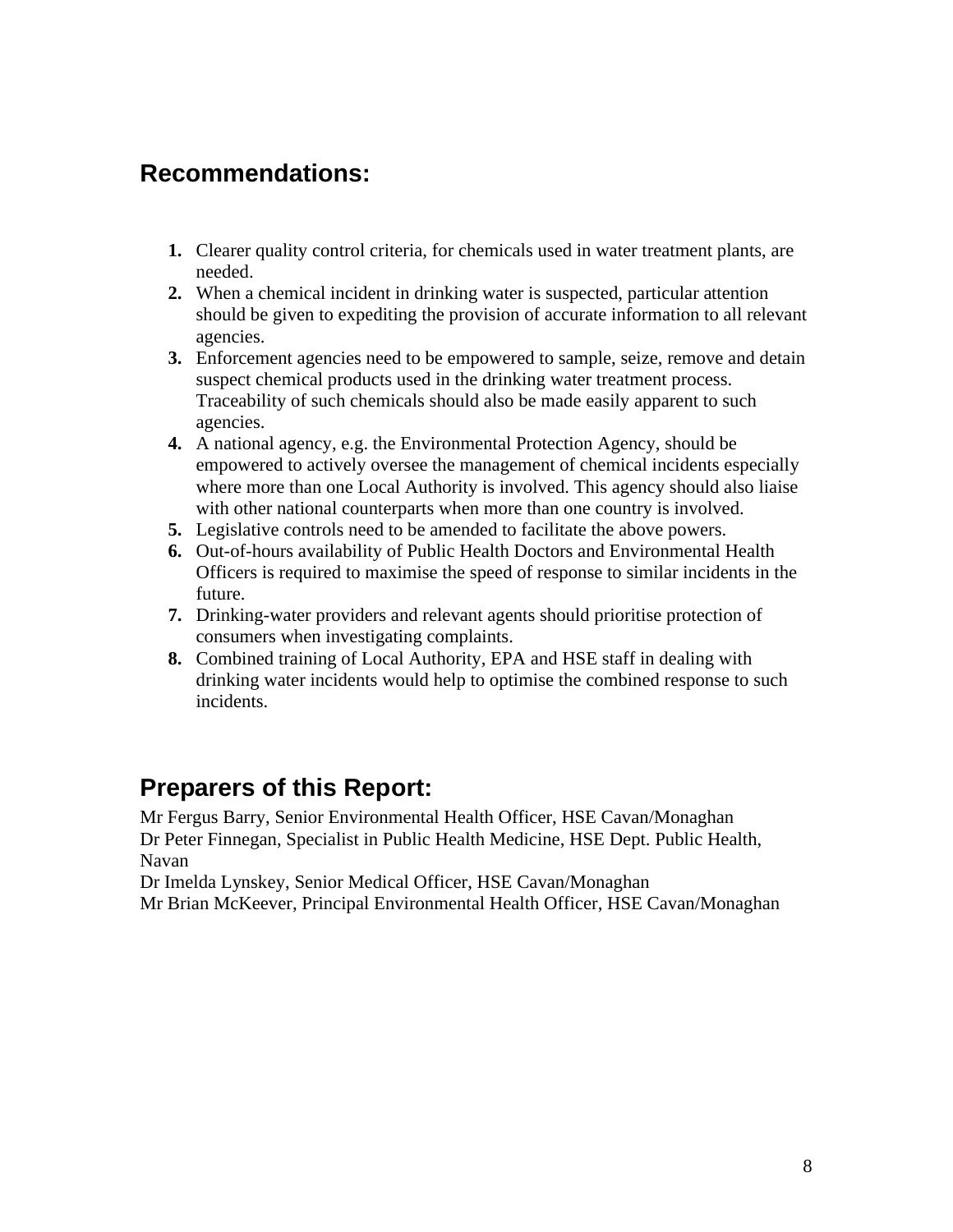# **Appendix 1 Veolia Report for HSE 26/04/2007**

On Thursday  $19<sup>th</sup>$  April 2007 a "Do Not Drink" notice was issued to the Group Water Schemes (GWS) supplied from Dernakesh, Bunnoe, Kill, Glaslough and Crosserlough.

This was based on the fact there were numerous complaints of "bad"/TCP tasting drinking water, the cause of which was unknown at that time.

There were limited samples of water taken from the customers premises at the time of the unsatisfactory water, however the details of the location and the results obtained from these locations is not fully known by Veolia Water. The Group Water Schemes and County Council do have this information which we are in the process of obtaining to aid our understanding of the source of the taste and odours.

There have been samples taken from the coagulant suspected of being the root cause however only one of these samples have been analysed as yet.

This sample was taken was from Dernakesh Water Treatment Plant and was chosen because it was the site supplying the area from where the most complaints had been received.

The results of the sample of coagulant taken from Dernakesh identified unusual levels of phenol and acetic acid present (see table below). All other parameters were within the normal specification.

|                            |                                   | <b>CONTAMINATED</b> |                      |                    |
|----------------------------|-----------------------------------|---------------------|----------------------|--------------------|
|                            |                                   | PAC BATCH           |                      | QC PAC BATCH       |
|                            | Phenol Concentration (mg./l)      | 12500               |                      | 55                 |
|                            | Acetic acid concentration (mg./l) | 175                 |                      | 175                |
| Coagulant                  |                                   | <b>PAC</b>          |                      | <b>PAC</b>         |
| Coagulant conc. (% w/v AI) |                                   | 6.35                |                      | 6.35               |
|                            | Volume of PAC product required    | 0.015748031         |                      | 0.015748031        |
| <b>PAC</b> Dose            | PAC dose                          | Phenol dose (mg./l  | Acetic acid dose     | Phenol dose (mg./l |
| (mg.AI/I)                  | (mls.product/l)                   | raw water)          | $(mq.$ /I raw water) | raw water)         |
| 3                          | 0.047244094                       | 0.590551181         | 0.0082677            | 0.002598425        |
| 4                          | 0.062992126                       | 0.787401575         | 0.0110236            | 0.003464567        |
| 5                          | 0.078740157                       | 0.984251969         | 0.0137795            | 0.004330709        |
| 6                          | 0.094488189                       | 1.181102362         | 0.0165354            | 0.00519685         |
| 7                          | 0.11023622                        | 1.377952756         | 0.0192913            | 0.006062992        |
| 8                          | 0.125984252                       | 1.57480315          | 0.0220472            | 0.006929134        |
| 9                          | 0.141732283                       | 1.771653543         | 0.0248031            | 0.007795276        |
| 10                         | 0.157480315                       | 1.968503937         | 0.0275591            | 0.008661417        |

A check sample was also submitted for analysis at the same time, of note is the level of phenol in this sample which is still outside the required specification and this is being investigated further.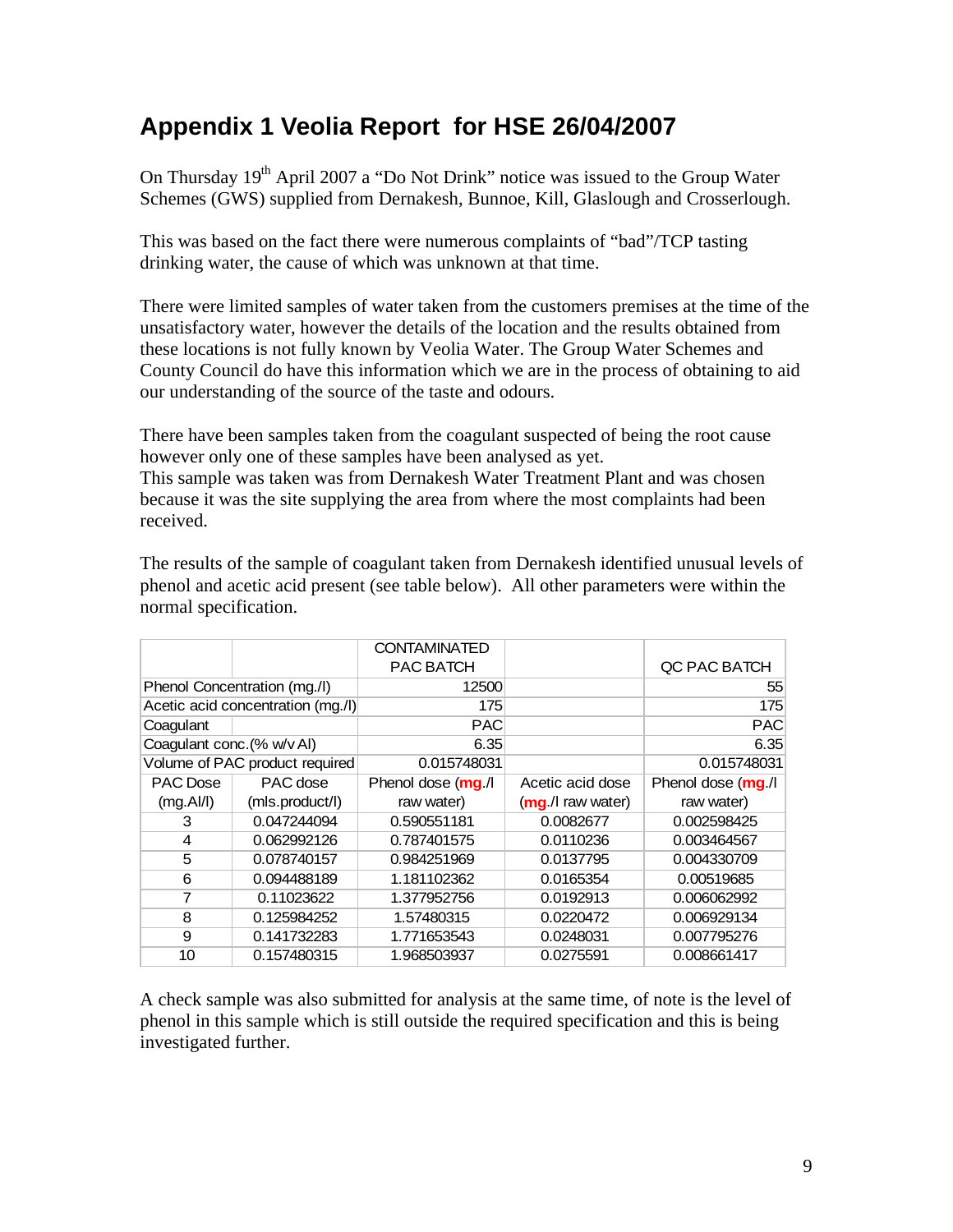| <b>Parameter</b>      | <b>Calculated level in final water</b> |              |           |           |       |  |
|-----------------------|----------------------------------------|--------------|-----------|-----------|-------|--|
|                       | <b>Bunnoe</b>                          | Crosserlough | Dernakesh | Glaslough | Kill  |  |
| Dose rate             | 6                                      |              | 6         | 10        | 6     |  |
| for PAC1              |                                        |              |           |           |       |  |
| $(mg/l \text{ Al})$   |                                        |              |           |           |       |  |
| Phenol<br>(mg/l)      | 1.18                                   | 1.38         | 1.18      | 1.97      | 1.18  |  |
|                       |                                        |              |           |           |       |  |
| Acetic acid<br>(mg/l) | 0.016                                  | 0.019        | 0.016     | 0.028     | 0.016 |  |

Working from this information, the presence of these contaminants could have resulted to the presence of the following levels in the treated water:

The information we have regarding safe levels of these compounds as stated in UKWIR toxicology can be found below as a synopsis and also attached in the full datasheet. It is known that the phenol would react with chlorine to produce a highly noticeable taste and odour described as TCP which is consistent with the reports form the consumers.

## *Phenol Synopsis*

*Phenol is a widely used industrial compound of moderate oral acute toxicity to mammals. It is readily absorbed by all routes and is rapidly conjugated and eliminated in the urine. Signs of toxicity include damage to liver and kidney, cyanosis and respiratory failure when exposed at high doses. It does not appear to be mutagenic in the Ames test, but has given positive results in some higher test systems. Results from carcinogenicity studies have proved to be inconclusive. It appears that phenol is of low to moderate toxicity to aquatic organisms. Phenol is readily biodegraded during the processes of sewage treatment provided the organisms are allowed to acclimatise to the presence of an aromatic compound. A short-term operational SNARL of 10 µg/l is recommended for phenol based on organoleptic effects, whereas a 24hr health-based SNARL of 6 mg/l is proposed. However, following chlorination a lower operational short-term SNARL of 1 µg/l is recommended. This is due to the formation of a number of chlorophenols which have even lower organoleptic thresholds.* 

#### *Acetic Acid Synopsis*

*Acetic acid is a naturally occurring metabolite found in the body and is also used widely as a food preservative (EEC No. E260). The Joint FAO/WHO Expert Committee on Food Additives and EC Scientific Committee for Food have considered it unnecessary to establish an ADI for acetic acid. It is of very low acute oral toxicity and there is no evidence that it has any reproductive, mutagenic or carcinogenic effects. Most toxic effects reported are due to the irritating and corrosive effects of the concentrated acid. It is of low toxicity to fish and also appears to be readily degraded by both aerobic and anaerobic degradation. The majority of its taste and odour thresholds range between 22*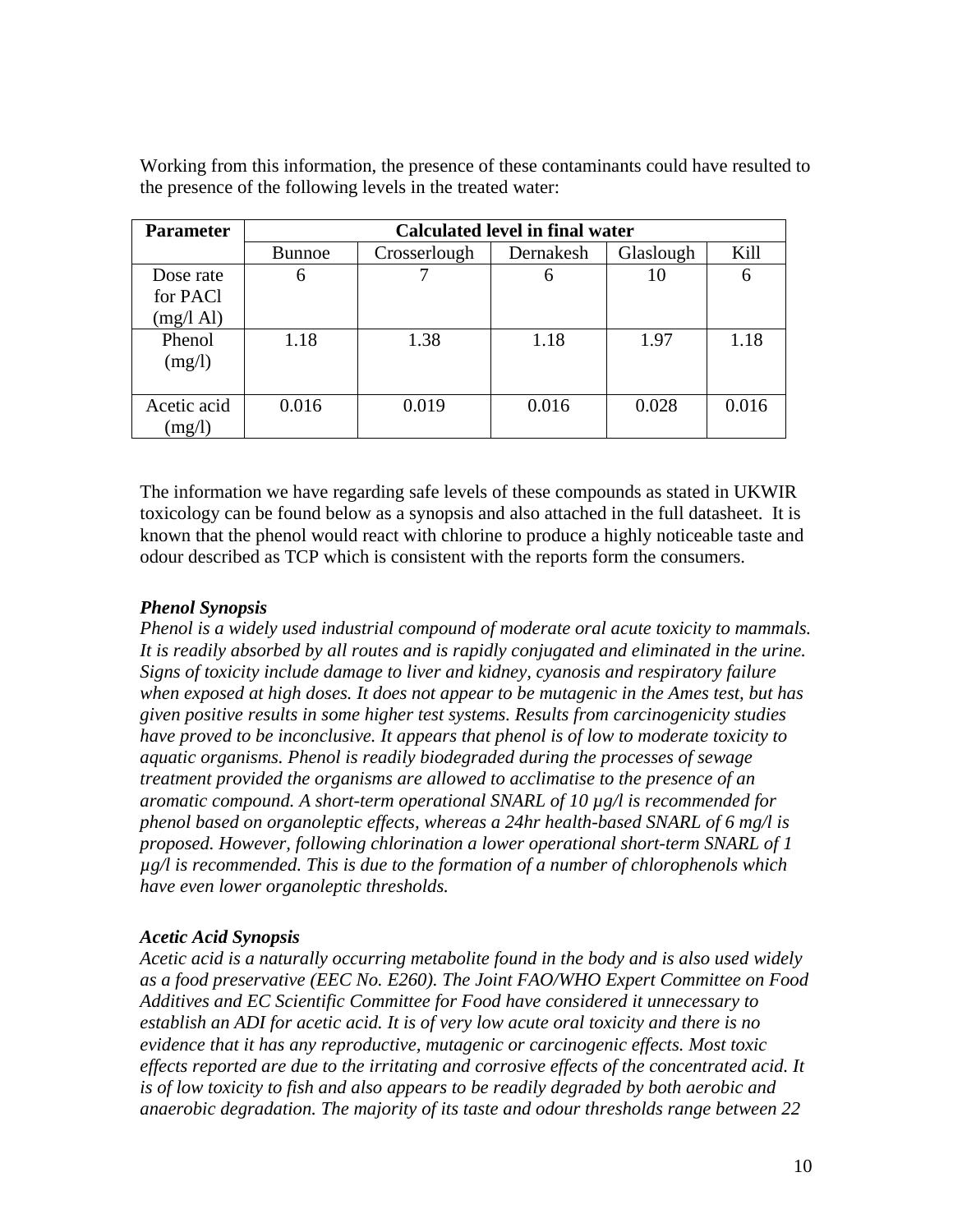*and 200 mg/l. However, there has been one report of an odour threshold value of 0.007 mg/l which suggests that there may be individuals in the population which are supersensitive to the odour of acetic acid. It is recommended that the SNARL be based on organoleptic effects.*

Due to the process in place, chlorinated phenolic compounds and haloacetic acids may be formed. To determine if there are any of these substances present, the samples taken on 20 April for speciated phenols and 24 April 2007 have been analysed for these parameters. It is recognised that this is after a number of remedial steps have been made and therefore does not give an actual indication if these substances were present at the time the taste and odours were being experienced however they will provide evidence if any of these compounds are present in the treated water now.

On the basis of the above information, it is suggested that the criteria for lifting the do not drink notice could be:-

1. Replacement of suspected coagulant with new

2. Confirmation of evidence to confirm the absence of any products arising directly or indirectly from the possible contaminants by GC-MS, speciated phenols and H AA analysis

3. Three satisfactory sets for taste and odour for water leaving the treatment works and from representative selection of properties in the distribution system.

H Clay Chapman Veolia Water Quality Advisor 26 April 2007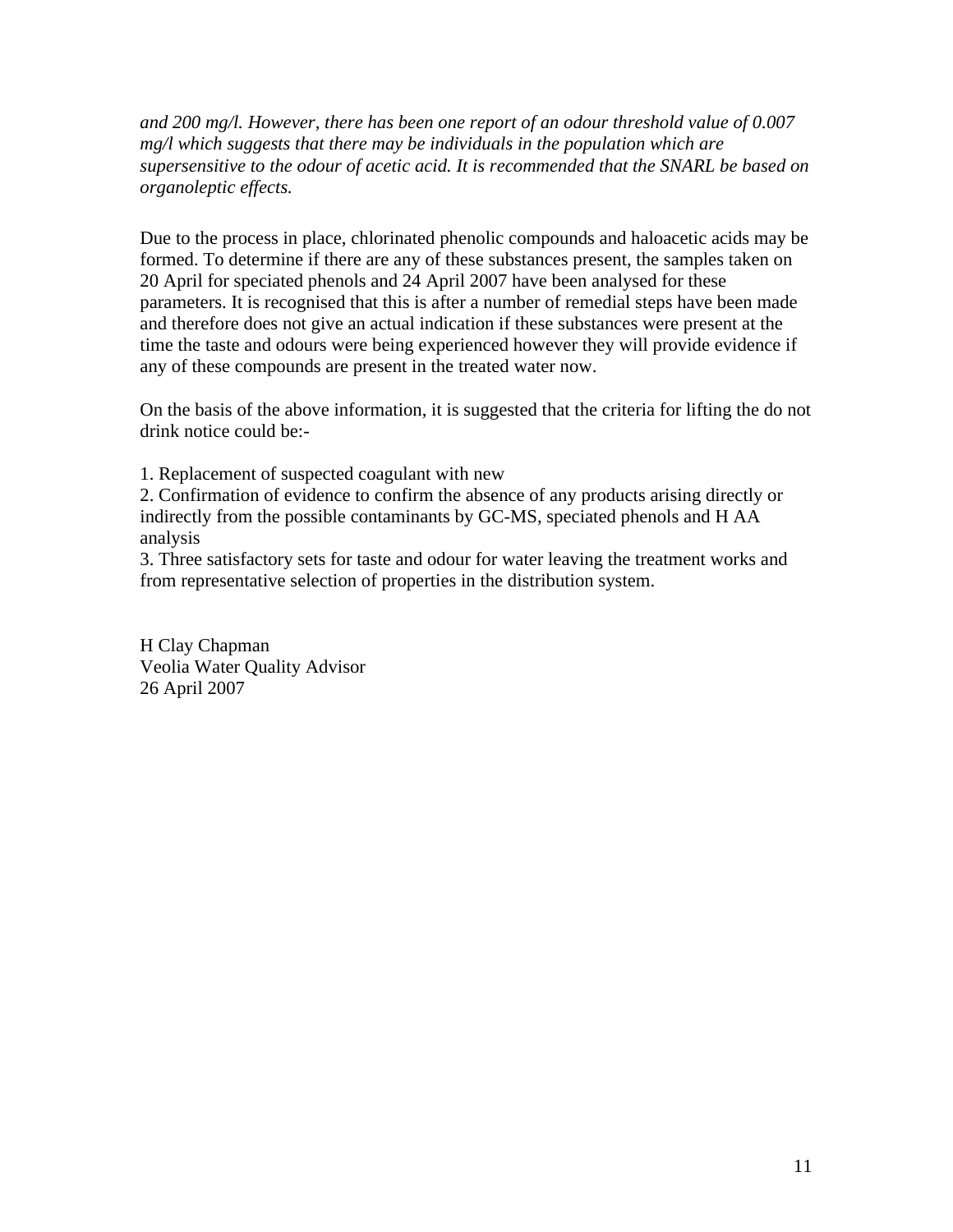# **Appendix 2 East Cavan Water Scheme – summary of chemical test results**

(Received with thanks from Cavan County Council – for further details see Cavan County Council report)

#### **Date Sampled:** 18/04/07

#### **Number of samples: 4**

#### **Location of samples**:

| <b>Scheme</b> | Location             | <b>Sample Number</b> |
|---------------|----------------------|----------------------|
| Dernakesh     | Maudabawn reservoir  | 0721/0542            |
| Kill          | Kill national school | 0721/0543            |
| <b>Bunnoe</b> | Bunnoe school        | 0721/0544            |
| Crosserlough  | Post office          | 0721/0545            |

## **Parameters Analysed:**

- PAH
- Total Phenols by HPLC
- Antimony
- Arsenic
- Chromium
- Copper
- Formaldehyde
- Phenols by MS
- Semi Volatile Organics plus TICS

#### **Results: 1 Exceedence**

| <b>Scheme</b> | Location               | <b>Sample</b><br><b>Number</b> | <b>Exceedance</b><br><b>Parameter</b> | <b>Concentration</b> | <b>Maximum</b><br><b>Admissable</b><br><b>Concentration</b> |
|---------------|------------------------|--------------------------------|---------------------------------------|----------------------|-------------------------------------------------------------|
| Dernakesh     | Maudabawn<br>reservoir | 0721/0542                      | <b>Antimony</b>                       | $11u$ g/l            | 10 <sub>ug</sub> /l                                         |

**Dernakesh GWS was sampled again on the 14/05/2007. Antimony was below the MAC the result was <1ug/l.**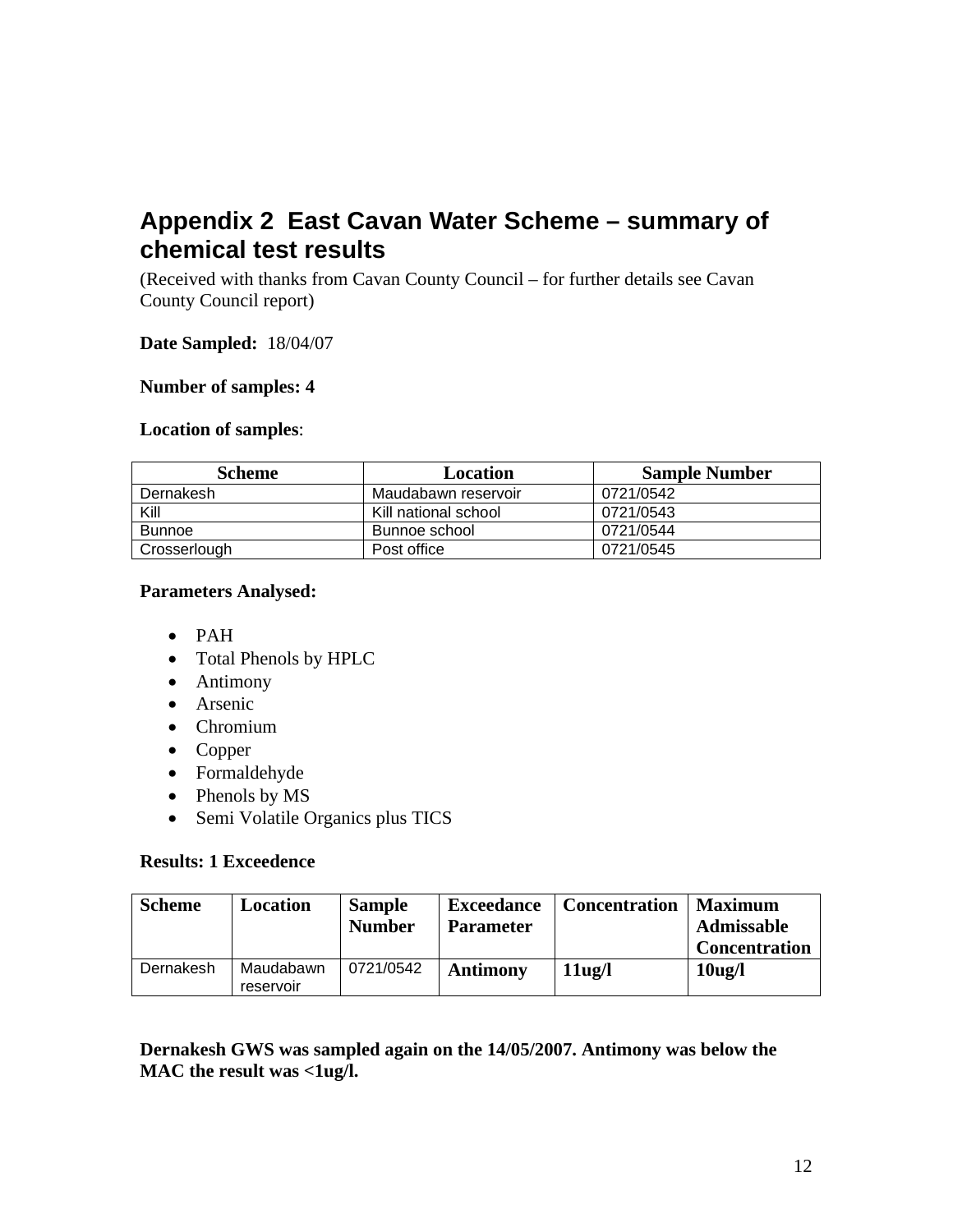## **East Cavan Water Scheme**

**Date Sampled: 31/03/07 This was sampled by the group scheme. This sample was given to Cavan County Council and sent for analysis on receipt of the sample, on the 23 of april 2007**

**Number of samples: 1**

#### **Location of samples**:

| Scheme    | Location  | <b>Sample Number</b> |
|-----------|-----------|----------------------|
| Dernakesh | Reservoir | 0721/0555            |

#### **Parameters Analysed:**

- PAH
- Formaldehyde
- Semi Volatile Organics plus TICS

#### **Results:**

#### **Exceedances**

| <b>Scheme</b> | <b>Location</b> | <b>Sample</b><br><b>Number</b> | <b>Exceedance</b><br><b>Parameter</b> | <b>Concentration</b> | <b>Maximum</b><br><b>Admissable</b><br><b>Concentration</b> |
|---------------|-----------------|--------------------------------|---------------------------------------|----------------------|-------------------------------------------------------------|
| Dernakesh     | reservoir       | 0721/0555                      | Benzo(a)<br>pyrene                    | 97 <sub>ng</sub> /l  | 10 <sub>ng</sub> /l                                         |
| Dernakesh     | reservoir       | 0721/0555                      | <b>PAHs</b>                           | $286$ ng/l           | $100$ ng/l                                                  |

**There were also high levels of other PAHs found, but these do not have a MAC values**

• This sample was sent again for analysis for PAHs on the 29<sup>th</sup> of May 2007 to **the same laboratory Alcontrol and there were no exceedances recorded. The laboratory could not give an explanation for these results**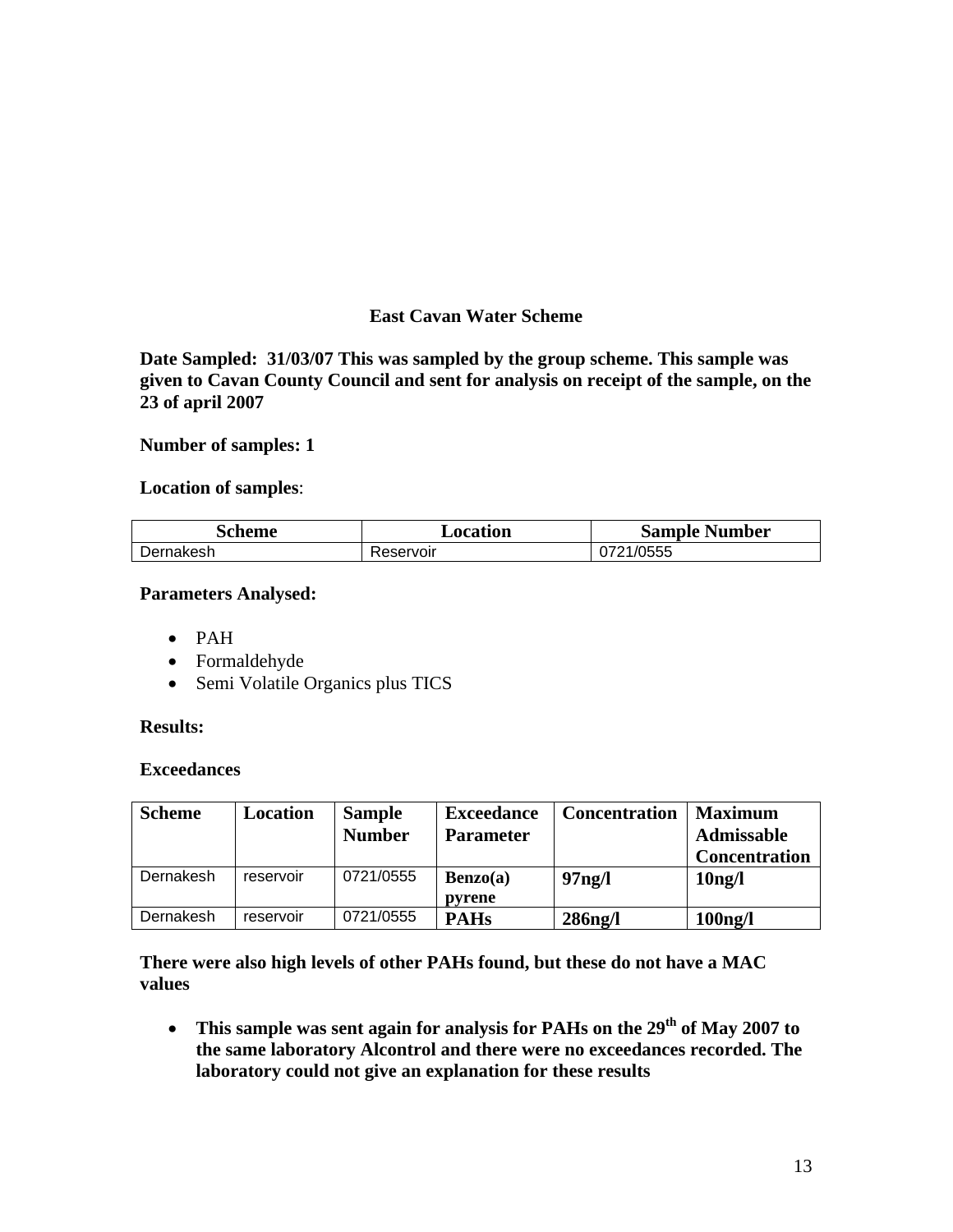**A final portion of this sample was sent for analysis to Mountainheath laboratories in England, the limit of detection for the individual PAHs was higher at 20ng/l, and though no exceedenances for the 4 specified compounds were recorded there was 100ng/l levels of Naphthalene recorded indicating the presences of PAHs**

# **REPEAT ANALYSIS**

#### **East Cavan Water Scheme**

**Date Sampled: 31/03/07**

**Number of samples: 1**

**Location of samples**:

| Scheme              | Location                         | <b>Sample Number</b>          |
|---------------------|----------------------------------|-------------------------------|
| Dernakesh Reservoir | <b>Reservoir (Test Repeated)</b> | 0721/0696(actually 0721/0555) |

#### **Parameters Analysed:**

PAH EPA

#### **Results: No exceedances**

# **REPEAT ANALYSIS**

#### **East Cavan Water Scheme**

#### **Date Sampled: 31/03/07**

#### **Number of samples: 1**

#### **Location of samples**:

| Scheme              | Location                         | <b>Sample Number</b>            |
|---------------------|----------------------------------|---------------------------------|
| Dernakesh Reservoir | <b>Reservoir (Test Repeated)</b> | 0721/0555 Sent to Mountainheath |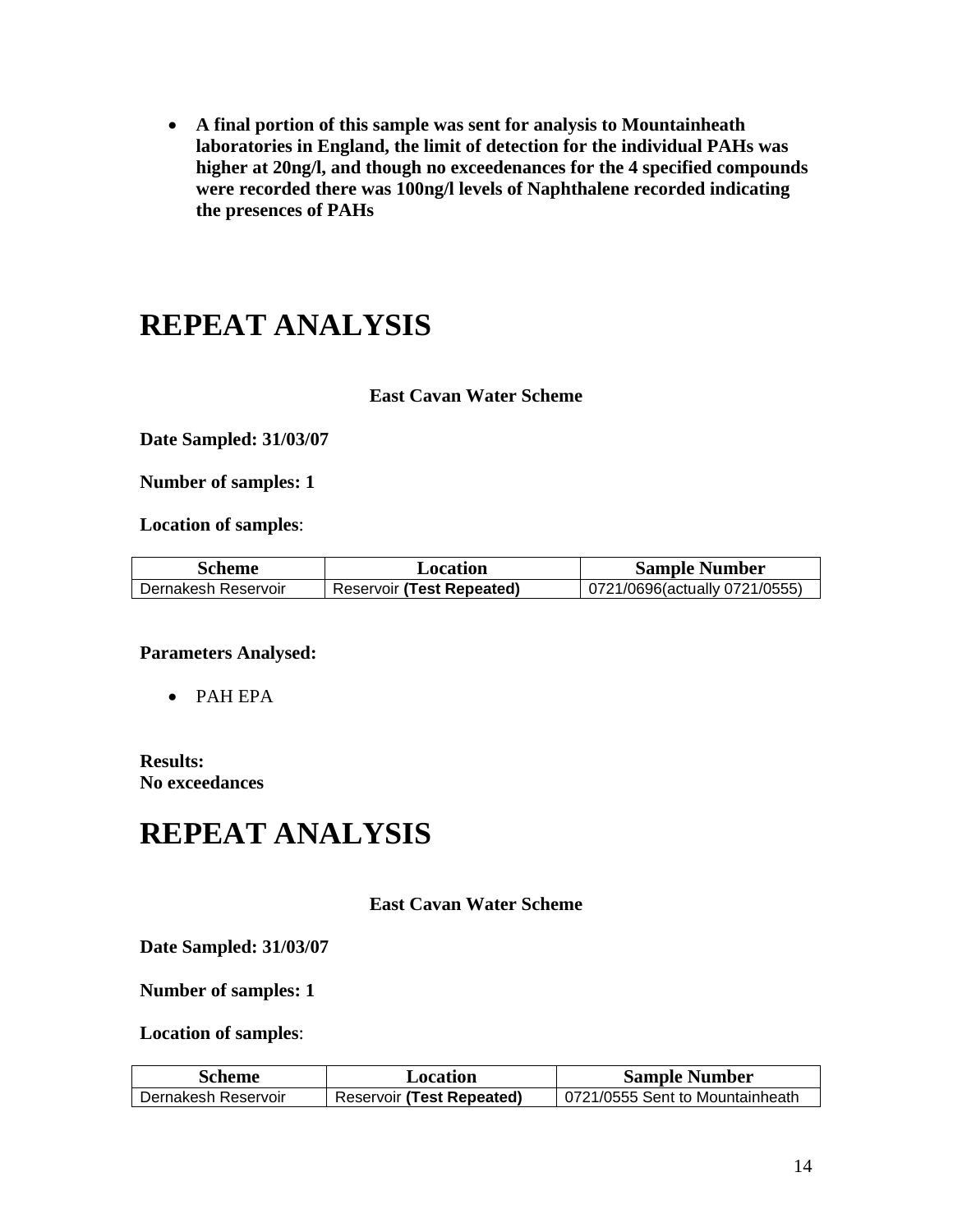|--|

#### **Parameters Analysed:**

PAH EPA

#### **Results:**

 **A final portion of this sample was sent for analysis to Mountainheath laboratories in England, the limit of detection for the individual PAHs was higher at 20ng/l, and though no exceedenances for the 4 specified compounds were recorded there was 100ng/l levels of Naphthalene recorded indicating the presences of PAHs**

#### **East Cavan Water Scheme**

#### **Date Sampled: 23/04/07**

#### **Number of samples: 5**

#### **Location of samples**:

| <b>Scheme</b> | Location             | <b>Sample Number</b> |
|---------------|----------------------|----------------------|
| <b>Bunnoe</b> | Reservoir            | 0721/0556            |
| <b>Bunnoe</b> | Drum (farmhouse)     | 0721/0557            |
| Kill          | Kill church          | 0721/0558            |
| Dernakesh     | Maudabawn (House)    | 0721/0559            |
| Crosserlough  | House in Drumcassidy | 0721/0560            |

#### **Parameters Analysed:**

- PAH EPA
- Formaldehyde
- Semi Volatile Organics plus TICS

#### **Results:**

#### **Exceedances**

| <b>Scheme</b> | Location | <b>Sample</b><br><b>Number</b> | <b>Exceedance</b><br><b>Parameter</b> | <b>Concentration</b> | <b>Maximum</b><br><b>Admissable</b><br><b>Concentration</b> |
|---------------|----------|--------------------------------|---------------------------------------|----------------------|-------------------------------------------------------------|
| Bunnoe*       | Drum     | 0721/0557                      | Benzo(a)                              | 11ng/l               | 10 <sub>ng</sub> /l                                         |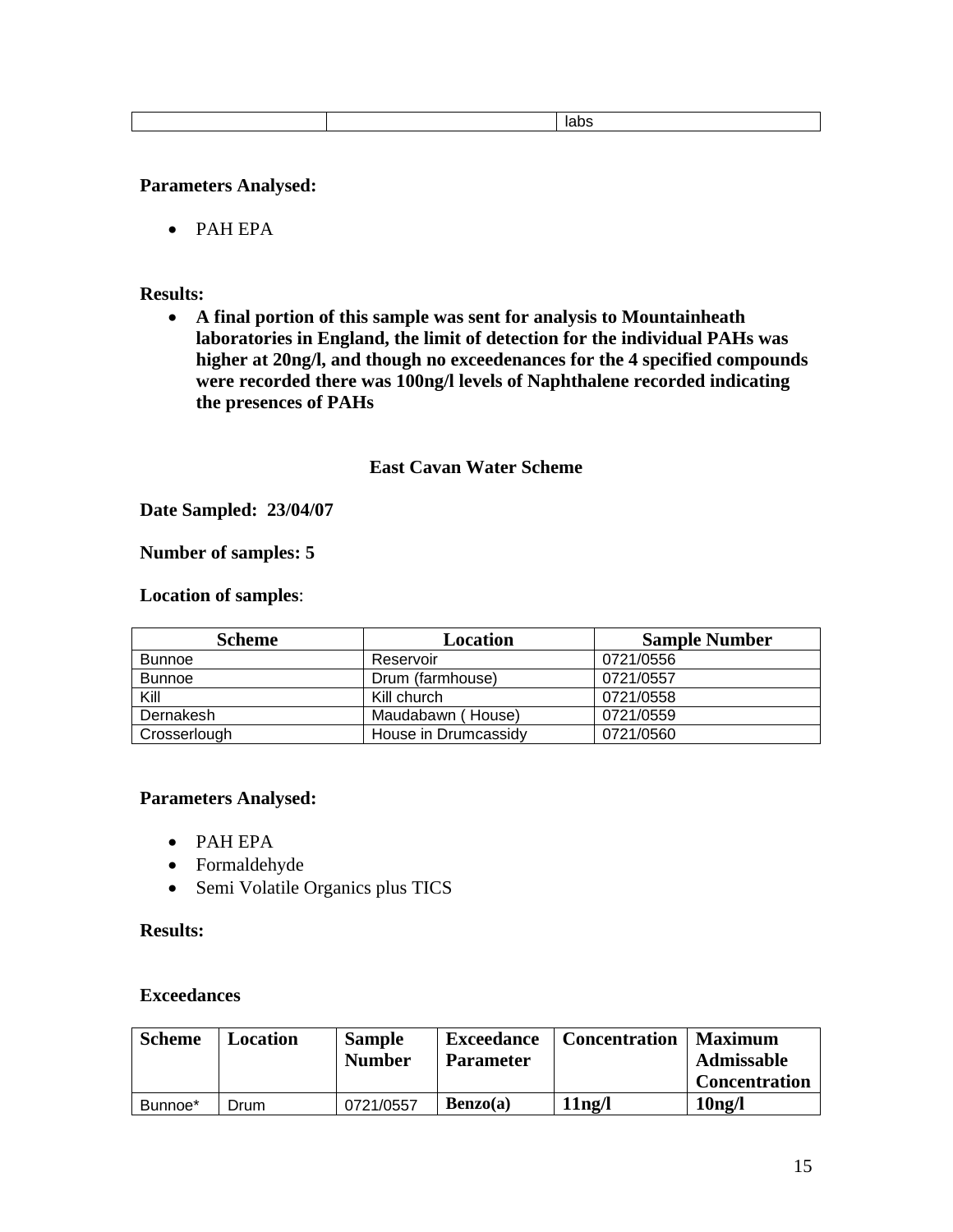|       | 'Farmhouse) |           | pyrene      |            |            |
|-------|-------------|-----------|-------------|------------|------------|
| Kill* | Kill church | 0721/0558 | <b>PAHs</b> | $276$ ng/l | $100$ ng/l |

- **Both these samples were identified as having decanes present**
- **All samples with the exception of 07210556 had high levels of particular PAHs, but these particular PAHs do not have a MAC values**

# **REPEAT ANALYSIS**

#### **East Cavan Water Scheme**

**Date Sampled: 23/04/07 See note on originals samples**

**Number of samples: 4**

**Location of samples**:

| <b>Scheme</b> | Location                       | <b>Sample Number</b> |
|---------------|--------------------------------|----------------------|
| <b>Bunnoe</b> | Reservoir (Test Repeated)      | 0721/0695            |
| <b>Bunnoe</b> | Drum Farmhouse (Test Repeated) | 0721/0694            |
| Kill          | Kill church (Test Repeated)    | 0721/0693            |
|               | House in Drumcassidy (Test     |                      |
| Crosserlough  | Repeated)                      | 0721/0692            |

**Parameters Analysed:**

 PAH EPA **Results: No exceedances**

#### **East Cavan Water Scheme**

**Date Sampled: 24/04/07**

#### **Number of samples: 5**

**Location of samples**:

| <b>Scheme</b>  | Location                | <b>Sample Number</b> |
|----------------|-------------------------|----------------------|
| Kill           | Drumhurt                | 0721/0569            |
| Dernakesh      | Maudabawn (Post office) | 0721/0570            |
| <b>Bunnoe</b>  | Lisbree                 | 0721/0571            |
| Crosserlough   | Aughnagegra             | 0721/0572            |
| Mountain lodge | Knocknashammer          | 0721/0573            |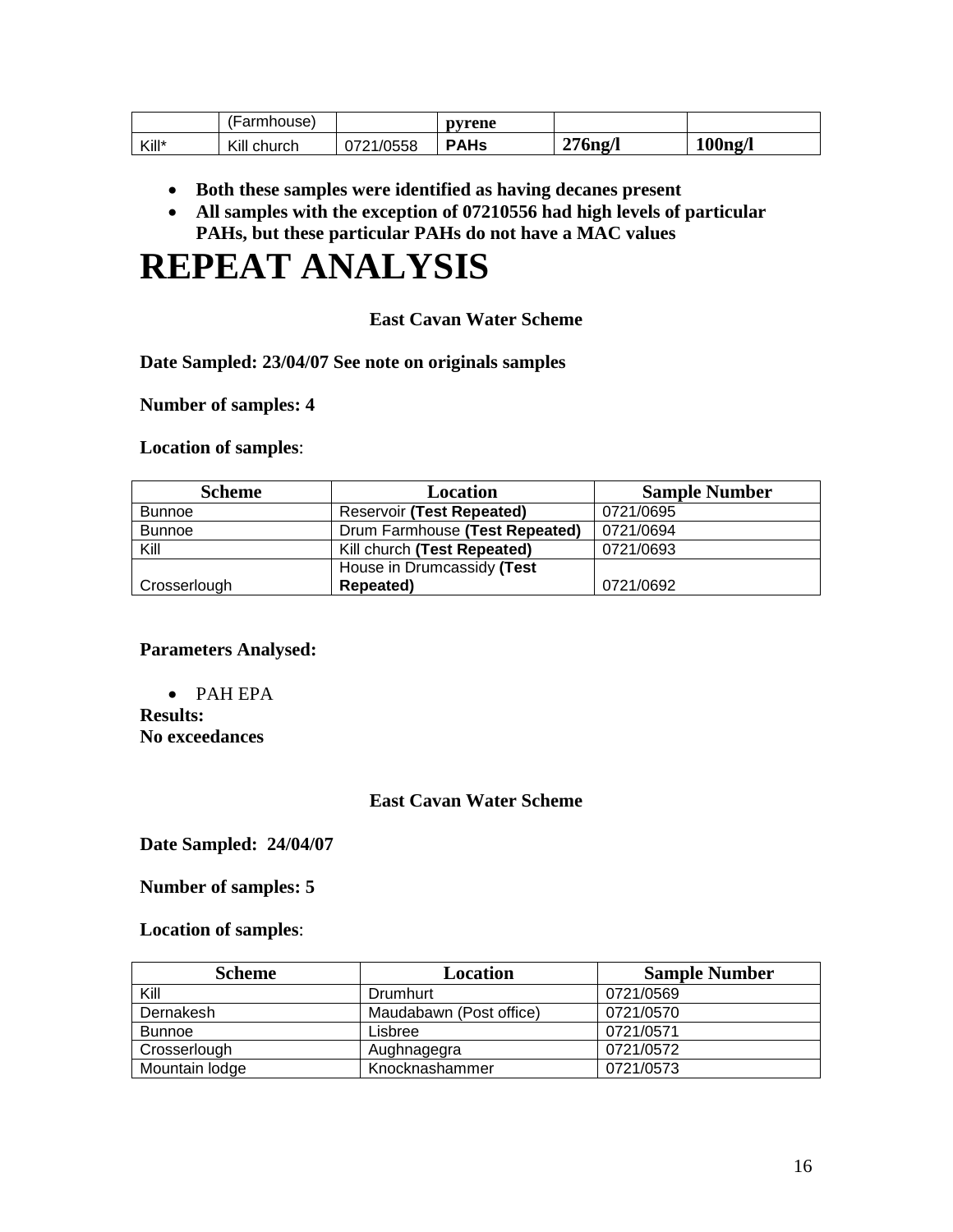#### **Parameters Analysed:**

- Volatile Fatty Acids
- Alcohols/Acetates
- PAH
- Phenols by MS
- Semi Volatile Organics plus TICS
- Volatile Organic Compounds plus TICS
- Aluminium Low level
- Acetone

#### **Results:**

Exceedances

| <b>Scheme</b> | Location    | <b>Sample</b><br><b>Number</b> | <b>Parameter</b> | <b>Exceedance   Concentration   Maximum</b> | <b>Admissable</b>    |
|---------------|-------------|--------------------------------|------------------|---------------------------------------------|----------------------|
|               |             |                                |                  |                                             | <b>Concentration</b> |
| Crosserlough  | Aughnagegra | 0721/0572                      | <b>Aluminium</b> | $1127$ ug/l                                 | $200$ ug/l           |

#### **East Cavan Water Scheme**

**Date Sampled: 15/04/07, This was sampled by the group scheme and sent for analysis on receipt on the 26th of April 2007.**

#### **Number of samples: 1**

**Location of samples**:

| <b>Scheme</b> | Location | <b>Sample Number</b> |
|---------------|----------|----------------------|
| Dernakesh     | House    | 0721/0579            |

#### **Parameters Analysed:**

• Phenols by MS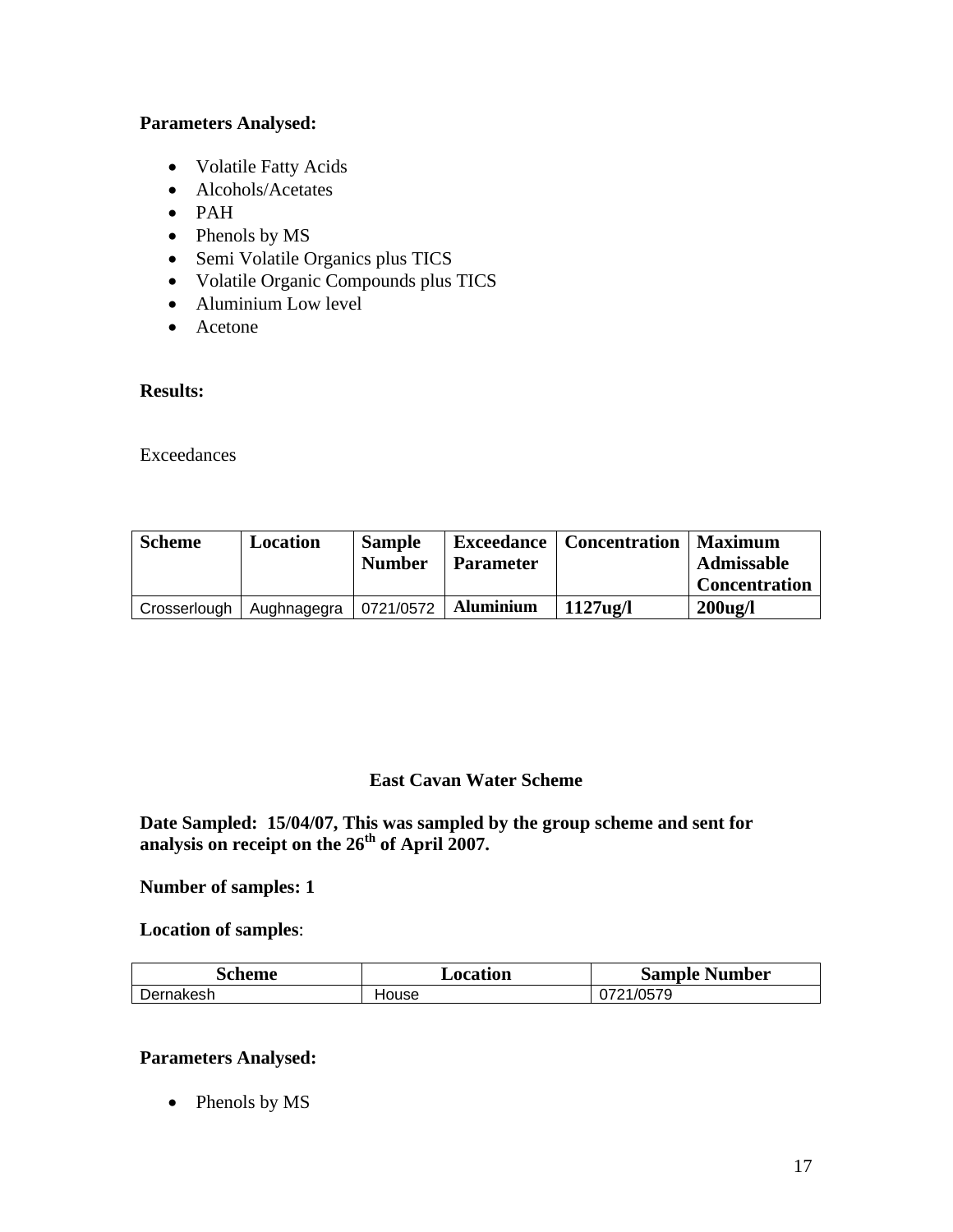Aluminium **Results:** No exceedances

#### **East Cavan Water Scheme**

## **Date Sampled: 30/04/07**

## **Number of samples: 5**

# **Location of samples**:

| <b>Scheme</b>  | Location            | <b>Sample Number</b> |
|----------------|---------------------|----------------------|
| <b>Bunnoe</b>  | House               | 0721/0591            |
| Kill           | House Carnabeagh    | 0721/0592            |
| Dernakesh      | PO Maudabawn        | 0721/0593            |
| Mountain lodge | Canning's town P.O. | 0721/0594            |
| Crosserlough   | House               | 0721/0595            |

#### **Parameters Analysed:**

- DRO + Mineral oil by GC
- DRO Interpretation
- PAH EPA
- Phenols by MS
- Semi Volatile Organics plus TICS
- Speciated Phenols by HPLC
- Aluminium

#### **Results:**

#### **Exceedances**

| <b>Scheme</b> | Location   | <b>Sample</b><br><b>Number</b> | <b>Exceedance</b><br><b>Parameter</b> | <b>Concentration</b> | Maximum<br>Admissable |
|---------------|------------|--------------------------------|---------------------------------------|----------------------|-----------------------|
|               |            |                                |                                       |                      | <b>Concentration</b>  |
| Kill          | Carnabeagh | 0721/0592                      | <b>Aluminium</b>                      | $270u$ g/l           | $200$ ug/l            |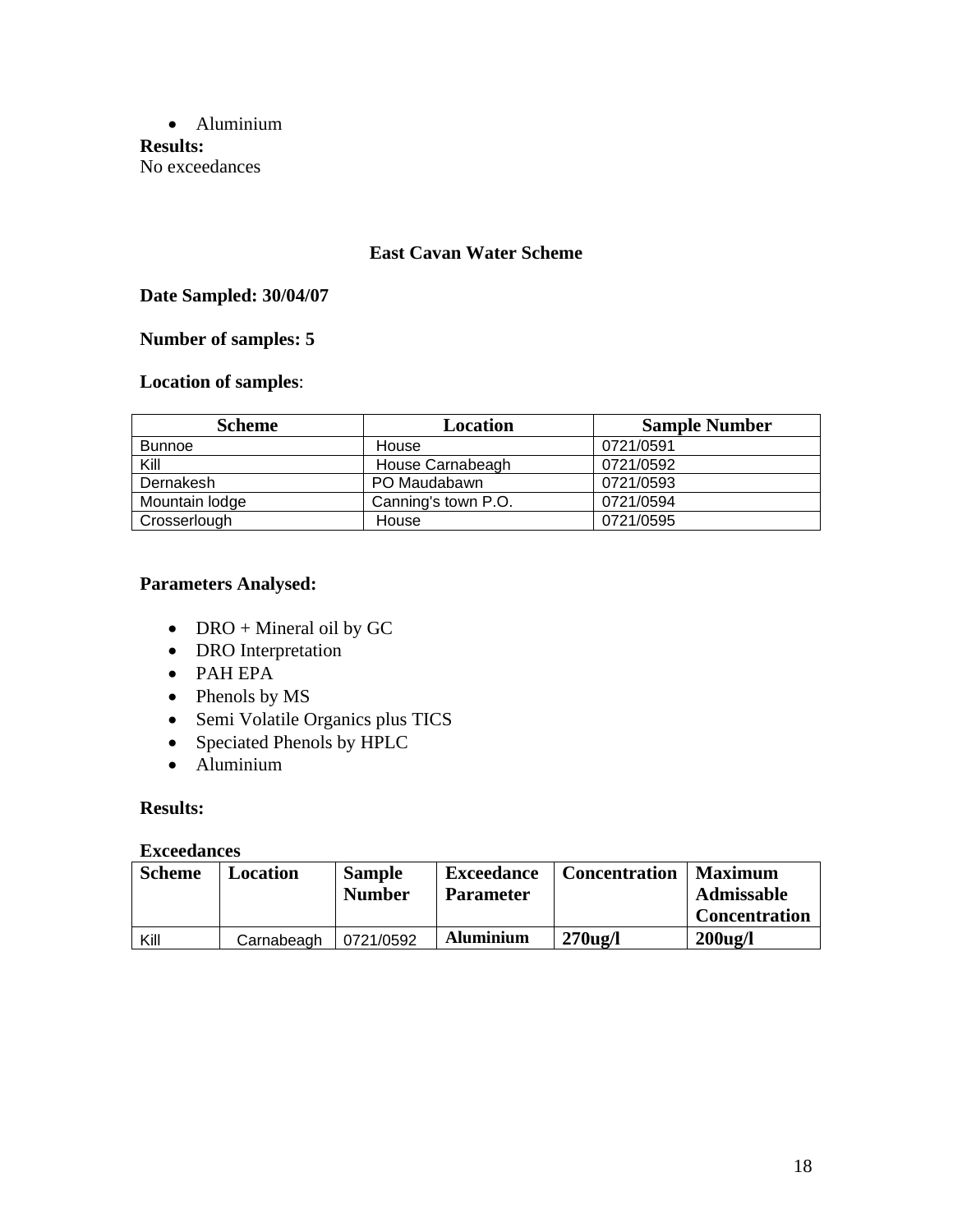## **East Cavan Water Scheme**

## **Date Sampled: 03/05/07**

# **Number of samples: 10**

# **Location of samples**:

| <b>Scheme</b>       | <b>Location</b> | <b>Sample Number</b> |
|---------------------|-----------------|----------------------|
| <b>Bunnoe</b>       | House           | 0721/0610            |
| <b>Bunnoe</b>       | Reservoir       | 0721/0611            |
| Kill                | House           | 0721/0612            |
| Kill                | Reservoir       | 0721/0613            |
| Dernakesh           | Maudabawn       | 0721/0614            |
| Dernakesh           | Reservoir       | 0721/0615            |
| Drumkeery           | Cannaragh       | 0721/0616            |
| Crosserlough        | House           | 0721/0617            |
| Crosserlough        | Reservoir       | 0721/0618            |
| <b>Billis/Lavey</b> | Latnadronagh    | 0721/0619            |

#### **Parameters Analysed:**

- BTEX
- PAH EPA
- Semi Volatile Organics plus TICS
- THM Suite Potable
- Speciated Phenols by HPLC
- Total Phenols by HPLC
- Dissolved Aluminium Low Level

#### **Results:**

No exceedences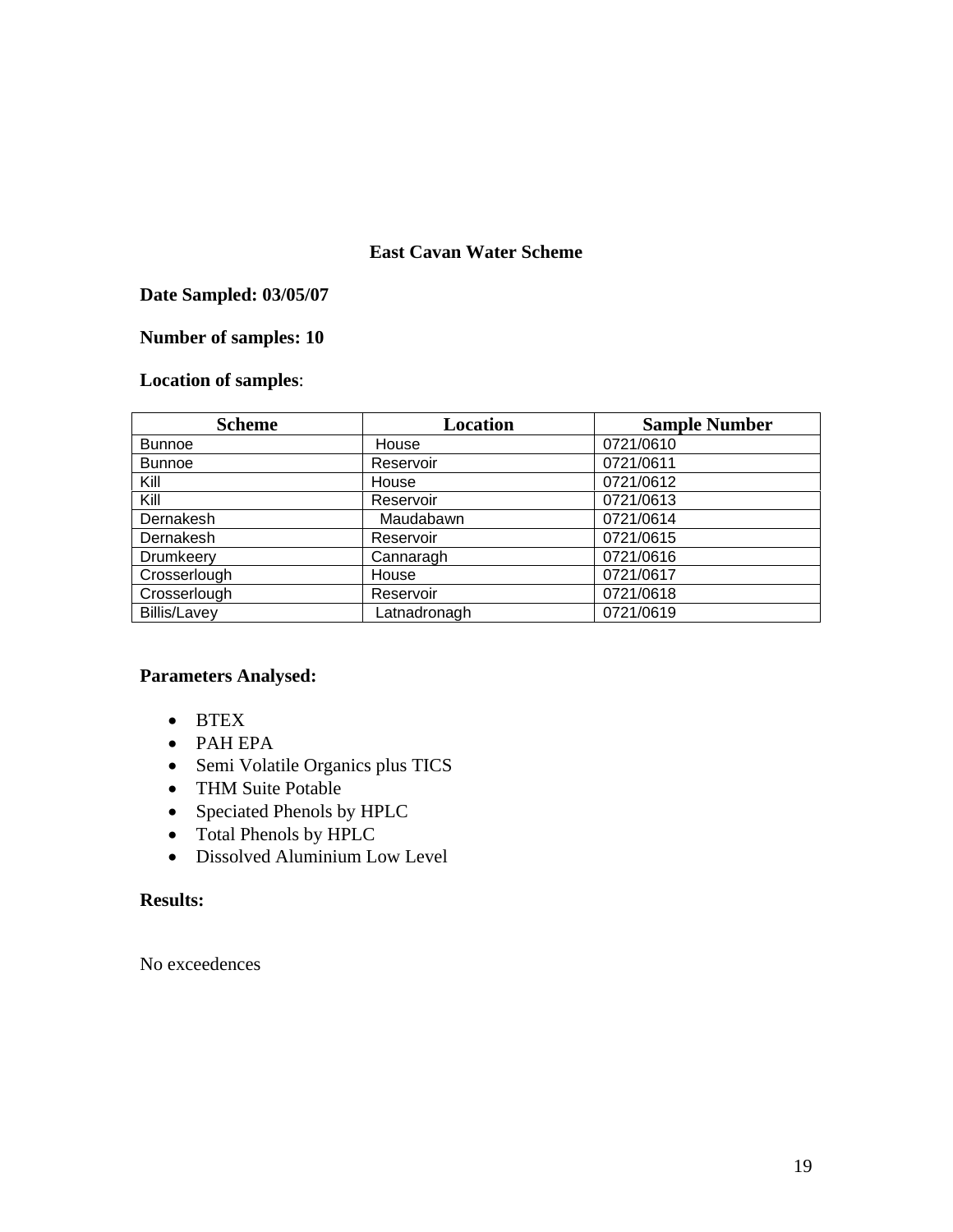## **East Cavan Water Scheme**

## **Date Sampled: 08/05/07**

# **Number of samples: 12**

# **Location of samples**:

| <b>Scheme</b> | <b>Location</b>     | <b>Sample Number</b> |
|---------------|---------------------|----------------------|
| Crosserlough  | Aughadronag         | 0721/0631            |
| Crosserlough  | Kilnacrott          | 0721/0632            |
| Crosserlough  | Derrylahan          | 0721/0633            |
| Kill          | <b>Drumerkillew</b> | 0721/0634            |
| Kill          | Drumsernney         | 0721/0635            |
| Kill          | Annalee             | 0721/0636            |
| <b>Bunnoe</b> | House               | 0721/0637            |
| <b>Bunnoe</b> | Eanagh              | 0721/0638            |
| <b>Bunnoe</b> | Lisbree             | 0721/0639            |
| Dernakesh     | house               | 0721/0640            |
| Dernakesh     | Mullan              | 0721/0641            |
| Dernakesh     | Corranurnuey        | 0721/0642            |

# **Parameters Analysed:**

- BTEX
- PAH EPA
- Semi Volatile Organics plus TICS
- THM Suite Potable
- Speciated Phenols by HPLC
- Total Phenols by HPLC
- Dissolved Aluminium Low Level

## **Results:**

#### **Exceedances**

| <b>Scheme</b> | Location    | <b>Sample</b><br><b>Number</b> | <b>Parameter</b> | <b>Exceedance   Concentration  </b> | Maximum<br><b>Admissable</b><br><b>Concentration</b> |
|---------------|-------------|--------------------------------|------------------|-------------------------------------|------------------------------------------------------|
| Crosserlough  | Aughadronag | 0721/0631                      | <b>Aluminium</b> | $249$ ug/l                          | $200$ ug/l                                           |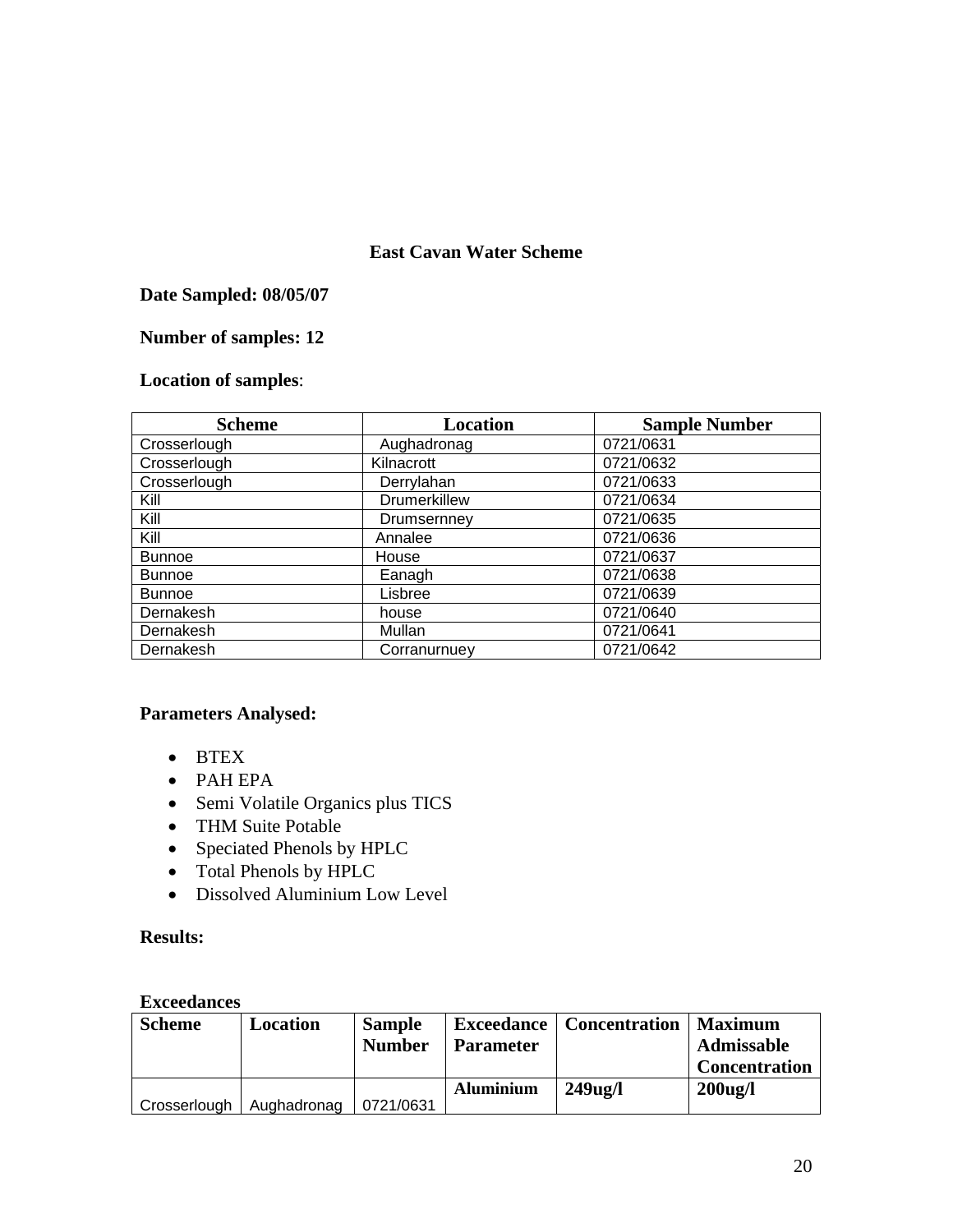| Crosserlough   Kilnacrott |              | 0721/0632 | <b>Aluminium</b> | 906        | 200 |
|---------------------------|--------------|-----------|------------------|------------|-----|
| Crosserlough              | Derrylahan   | 0721/0633 | <b>Aluminium</b> | 214        | 200 |
|                           |              |           | <b>Aluminium</b> | <b>326</b> | 200 |
| Dernakesh                 | Corranurnuev | 0721/0642 |                  |            |     |

# Note Phenol was found in one sample 0721/0635 but this was not above the MAC **East Cavan Water Scheme**

# Date Sampled:  $14^{th}$  May 2007

## **Number of samples: 1**

## **Location of samples**:

| scheme    | $\bm{\mathsf{\scriptstyle \omega} }$ ocation | <b>Sample Number</b> |
|-----------|----------------------------------------------|----------------------|
| Dernakesh | House                                        |                      |

# **Aluminium exceedance 209ug/l Parameters Analysed:**

Aluminium Iron Manganese Lead Antimony

#### **Results:**

#### **Exceedances**

| <b>Scheme</b> | Location | <b>Sample</b><br><b>Number</b> | <b>Exceedance</b><br><b>Parameter</b> | <b>Concentration</b> | <b>Maximum</b><br><b>Admissable</b><br><b>Concentration</b> |
|---------------|----------|--------------------------------|---------------------------------------|----------------------|-------------------------------------------------------------|
| Dernakesh     | House    |                                | <b>Aluminium</b>                      | 209                  | 200                                                         |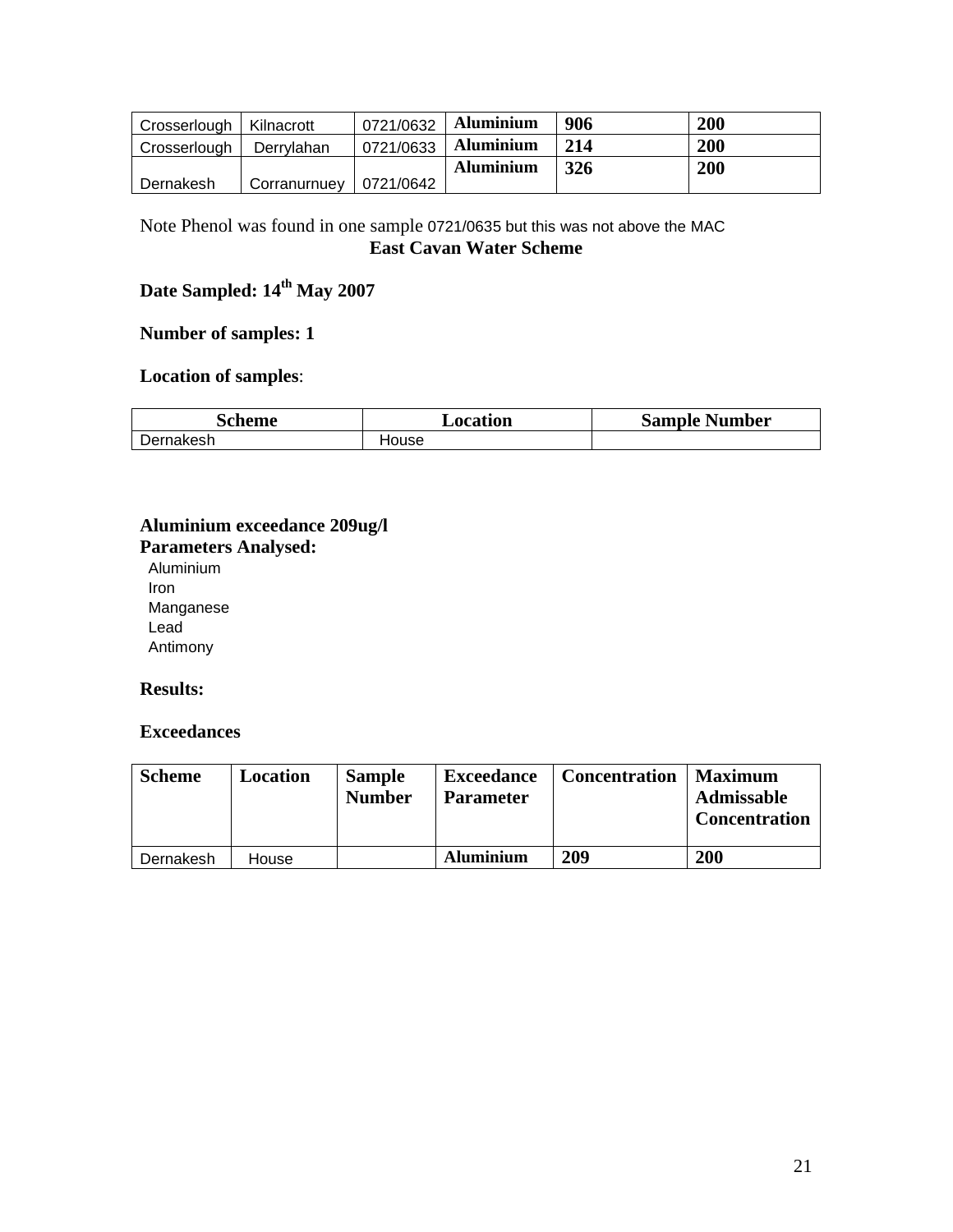#### **East Cavan Water Scheme**

#### **Date Sampled: Early July**

#### **Number of samples: 1**

# **Location of samples**:

| Scheme                       | Location                | <b>Sample Number</b> |  |
|------------------------------|-------------------------|----------------------|--|
| <b>Crosserlough Resevoir</b> |                         |                      |  |
| Dirty Washout Water          | Washwater from resevoir | 0721/0850            |  |

#### **Parameters Analysed:**

DRO BTEX PAH EPA (16) Semi Volatile Organics plus TICS Speciated Phenols Nonyl phenol Acetic acid

#### **Results:**

#### **Exceedances**

**Exceedances were not available for the following paramters as there is no MAC available and this was not drinking water.**

**However there were levels of the following compounds found in this sample**

| Nonylphenol                 | $2.2\text{ug}/l$ |
|-----------------------------|------------------|
| Naphthalene                 | $0.02$ ug/l      |
| o-cresol (2-methylphenol)   | $0.11$ ug/l      |
| p-cresol (4-methylphenol)   | $0.39$ ug/l      |
| Phenol                      | $25\text{ug}/l$  |
| bis(2-ethylhexyl) phthalate | $19$ ug/l        |
| di-n-butyl phthalate        | $0.27$ ug/l      |
| Acetic acid                 | 1100mg/l         |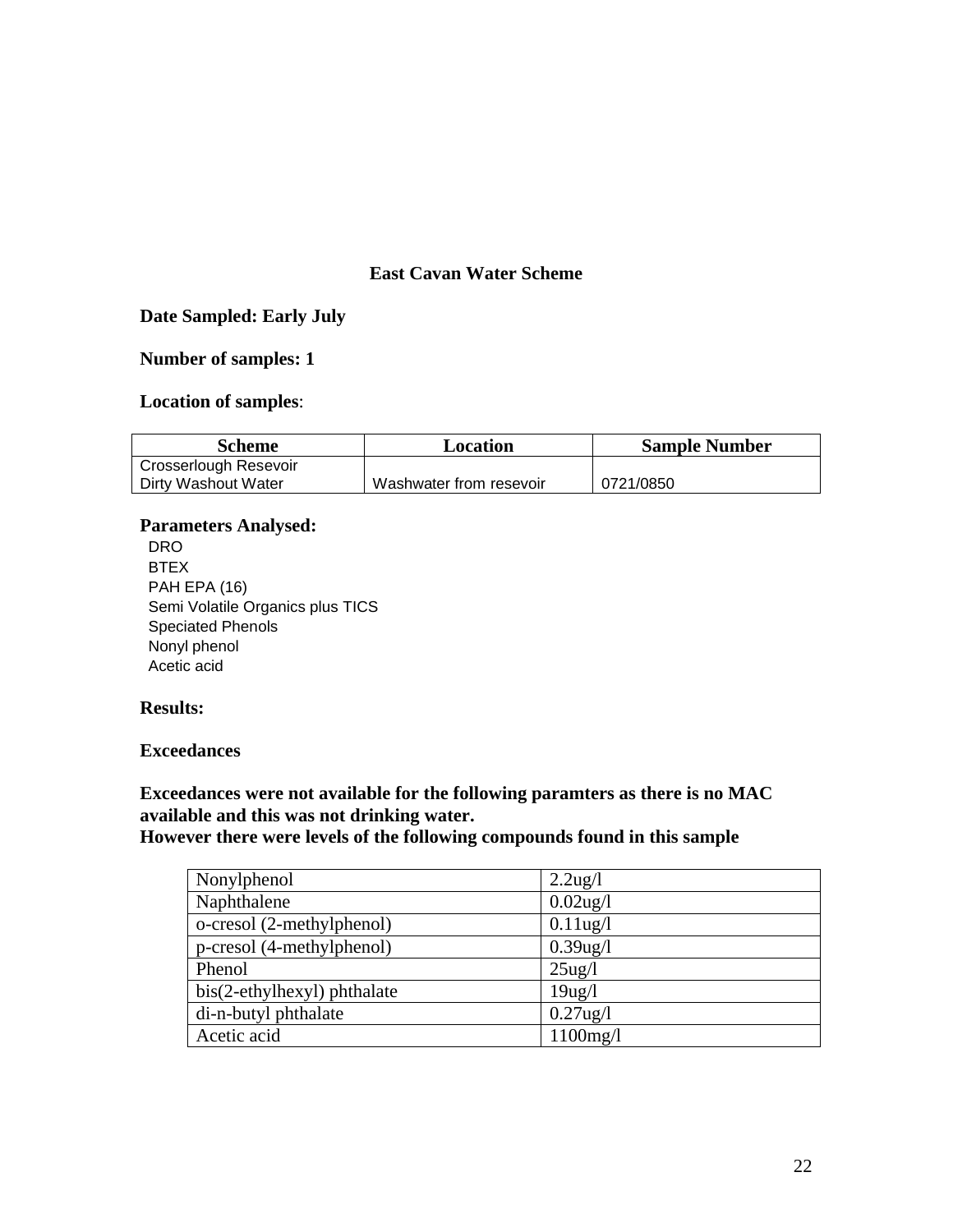# Treatment chemicals PAC samples

#### **East Cavan Water Scheme**

## **Date Sampled: 24/07/07**

## **Number of samples: 7**

# **Location of samples**:

| <b>Scheme</b>           | Location                 | <b>Sample Number</b> |
|-------------------------|--------------------------|----------------------|
| Dernakesh GWS           | PAC sample IBC           | 0721/0879            |
| Crosserlough GWS        | PAC sample IBC 15        | 0721/0880            |
|                         | PAC sample Unused IBC 22 | 0721/0881            |
|                         | PAC sample Unused IBC 26 | 0721/0882            |
| Mountain Lodge GWS      | PAC sample IBC 43        | 0721/0883            |
| <b>Billis/Lavey GWS</b> | PAC sample IBC 53        | 0721/0884            |
| Drumkerry GWS           | PAC sample IBC 57        | 0721/0885            |

## **Parameters Analysed:**

DRO BTEX PAH EPA (16) Semi Volatile Organics plus TICS Speciated Phenols Nonyl phenol Acetic acid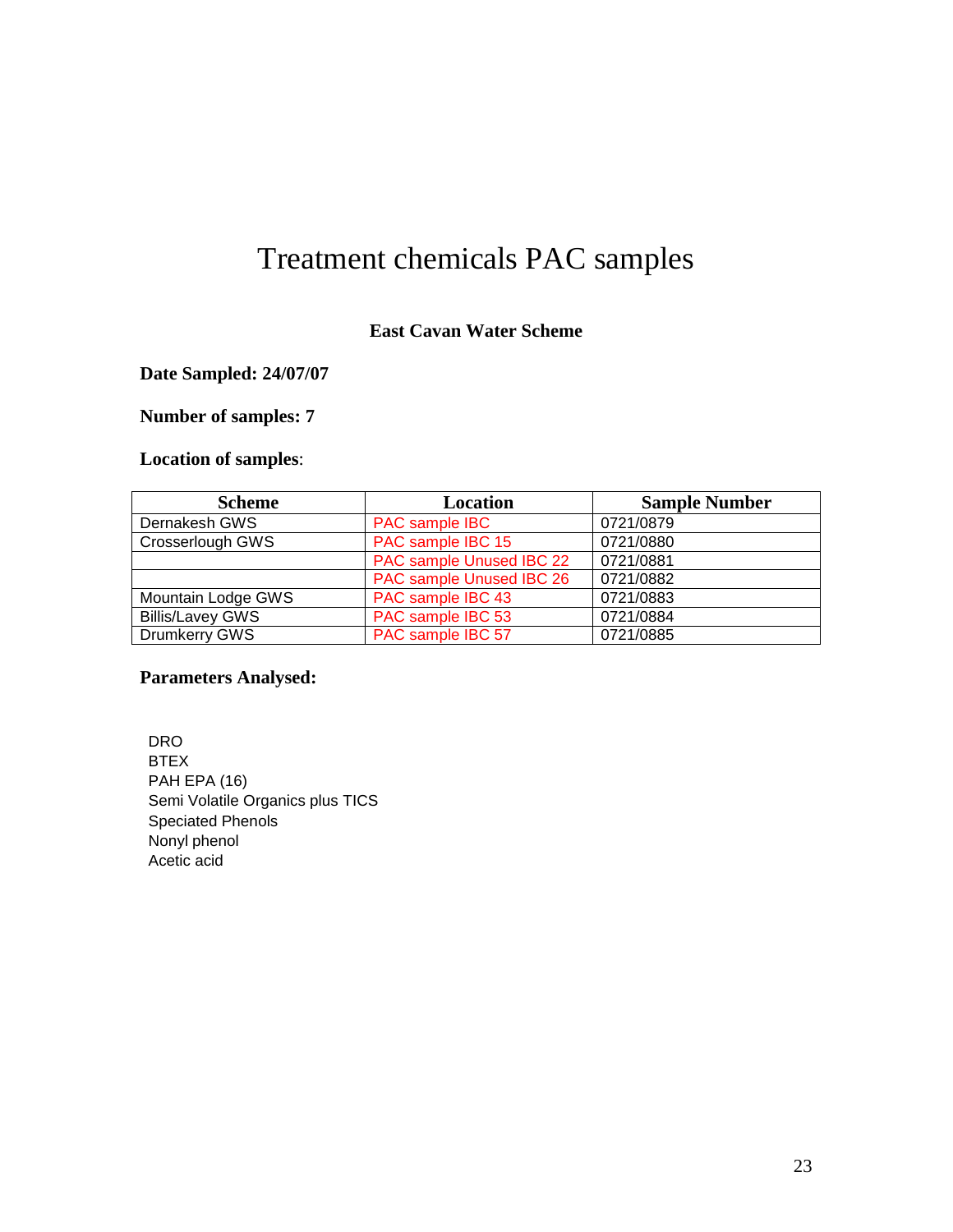# **Results:**

- **Exceedances were not available for the following parameters as there is no MAC available and this was not drinking water.**
- **However there were levels of the following compounds found in this sample**

|                          | 0721/0879 | 0721/0880 | 0721/0881 | 0721/0882 | 0721/0883 | 0721/0884 | 0721/0885 |
|--------------------------|-----------|-----------|-----------|-----------|-----------|-----------|-----------|
|                          | ug/l      | ug/l      | ug/l      | ug/l      | ug/l      | ug/l      | ug/l      |
| Diesel range organics    | 13000     | 12000     | 35000     |           | 8400      | 3900      | 19000     |
| <b>Benzene</b>           | 0.2       |           | 0.5       |           |           |           |           |
| M- &p-xylene             |           | 0.3       | 0.3       |           |           |           |           |
| 2,3,4,6,                 | 0.8       |           |           |           |           |           |           |
| tetrachlorophenol        |           |           |           |           |           |           |           |
| 2,3,4 trichlorophenol    | 0.42      |           |           |           |           |           |           |
| 2,3,5,6                  | 2.1       |           |           |           |           |           |           |
| tetrachlorophenol        |           |           |           |           |           |           |           |
| 2,4,5 trichlorophenol    | 0.77      |           |           |           |           |           |           |
| 2,4,6 trichlorophenol    | 0.88      | 0.45      |           |           | 2.4       | 0.68      | 1.8       |
| <b>Toluene</b>           | 5.2       | 111       | 2.9       | 14.9      | 13.8      | 14.3      | 22        |
| <b>Nonylphenol</b>       | 13        | 14        | 16        | 660       | 11        | 19.0      | 9.5       |
| <b>Naphthalene</b>       |           |           |           |           |           |           |           |
| 2, chlorophenol          | 1.5       | 0.99      | 1.20      | 0.34      | 2.90      | 3.00      | 1.9       |
| o-cresol (2-             | 0.73      | 0.61      | 1.10      | 0.45      | 1.10      | 1.90      | 0.58      |
| methylphenol)            |           |           |           |           |           |           |           |
| p-cresol (4-             | 3.4       | 2.4       | 6.6       | 1.30      | 4.40      | 13.0      | 2.3       |
| methylphenol)            |           |           |           |           |           |           |           |
| <b>Phenol</b>            | 6400      | 5400      | 6400      | 3900      | 5400      | 5000      | 4300      |
| $bis(2-$                 |           |           |           |           |           |           |           |
| chloroethoxy)methan      |           |           |           |           |           |           |           |
| di-n-butyl phthalate     | 0.37      | 0.29      | 0.71      | 0.65      | 0.7       | 0.31      | 0.27      |
| <b>Acetic acid</b>       | 5600      | 5200      | 5200      | 6400      | 5900      | 5900      | 5600      |
| $\operatorname{Bis}(2-)$ | 1.00      | 0.62      | 13.0      | 2.6       | 3.5       | 0.56      | 0.5       |
| ethylhexyl)phthalat      |           |           |           |           |           |           |           |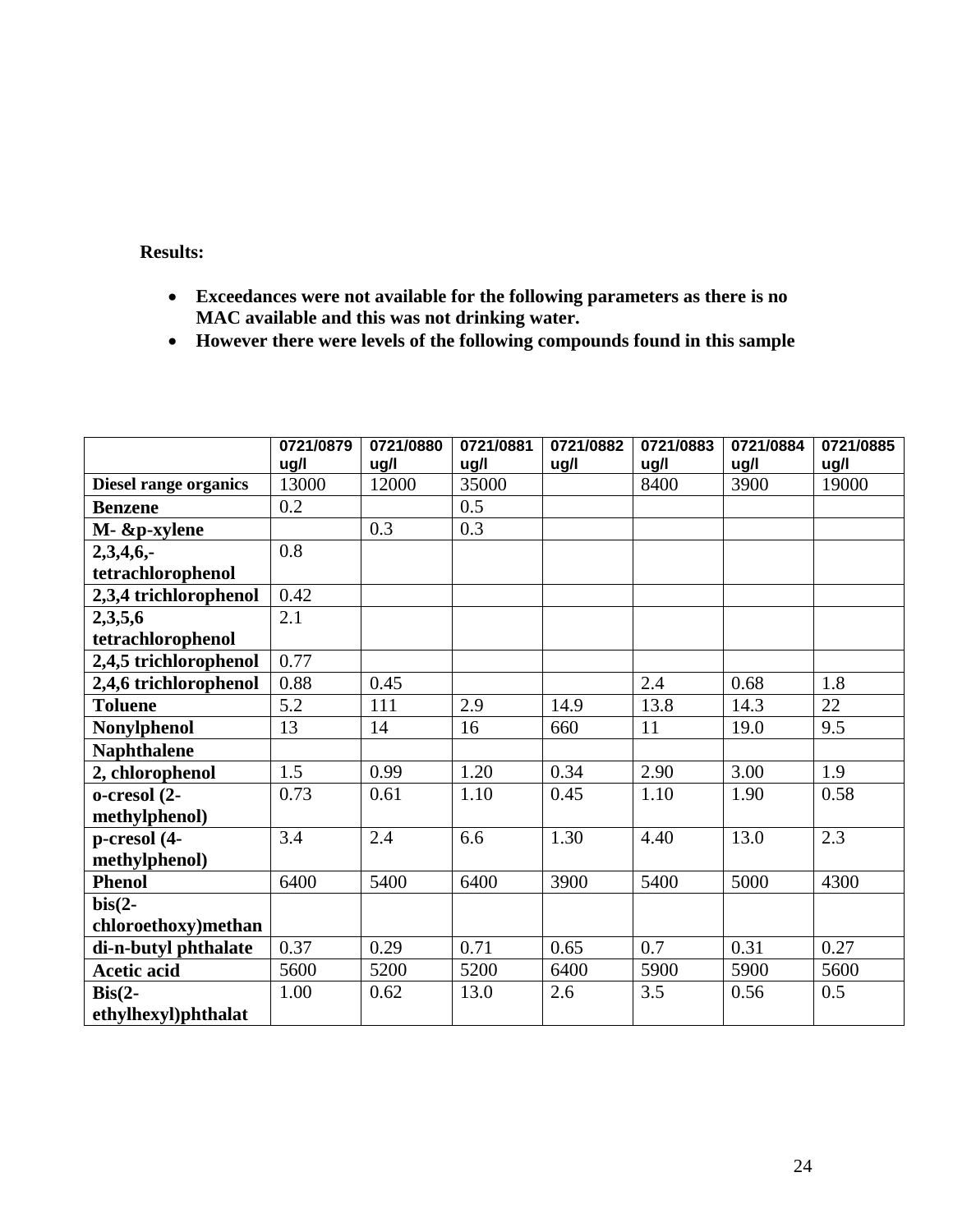# **Appendix 3 Glaslough/Tyholland Scheme – summary of chemical test results**

(Received with thanks from Monaghan County Council – for further details see Monaghan County Council report)

|                |                               |                              |                   | <u>Glasiough / Thynohand Gws : Record Of Results. Opdated 23-07-2007</u> |                                                       |                |
|----------------|-------------------------------|------------------------------|-------------------|--------------------------------------------------------------------------|-------------------------------------------------------|----------------|
| <b>DATE</b>    | <b>LOCATION</b>               | <b>SAMPLE</b><br><b>TYPE</b> | Cl.               | <b>STATUS</b>                                                            | <b>RESULT</b>                                         | <b>COMMENT</b> |
| 19-02-07       | Rossarell                     | Check                        | nm                | Final                                                                    | <b>Aluminium</b><br>$0.45$ mg/                        | <b>UNSAT.</b>  |
| 06-03-07       | Rossarell                     | Check                        | 0.18              | Final                                                                    | <b>Aluminium</b><br>$0.547$ mg/l                      | <b>UNSAT.</b>  |
| 23-03-07       | Killymarley                   | Check                        |                   | Final                                                                    | <b>Aluminium</b><br>$0.365$ mg/l<br><b>Iron</b> 474.8 | <b>UNSAT.</b>  |
| 03-04-07       | Works                         | Audit                        | $\overline{0.07}$ | Interim                                                                  | <b>Aluminium</b><br>$0.268$ mg/l                      | <b>UNSAT.</b>  |
| 12-04-07       | <b>B.D. Foods</b>             | Check                        | $\overline{0.07}$ | Final                                                                    |                                                       | Satisfactory   |
| 16-04-07       | Reservoir<br>LR(1142)         | C1C                          | 0.14              | Final                                                                    |                                                       | Satisfactory   |
|                | Rossarrell<br>LR(1143)        | C1C                          | 0.05              | Final                                                                    |                                                       | Satisfactory   |
|                | Thyholland<br>LR1144          | C1C                          | < 0.05            | Final                                                                    |                                                       | Satisfactory   |
| 17-04-07       | Reservoir<br>LR(1145)         | Phenols                      |                   | Final                                                                    | $< 0.01$ mg/l                                         | Satisfactory   |
|                |                               | PAH's                        |                   | Final<br>2,4,6                                                           | $<$ 10ng/l                                            | Satisfactory   |
|                |                               |                              |                   | trichlorophenol                                                          | $2.9$ ug/l                                            | <b>UNSAT.</b>  |
| $20 - 04 - 07$ | Reservoir<br>LR(1227)         | Phenols                      |                   | Final                                                                    | $< 0.01$ mg/l                                         | Satisfactory   |
|                |                               | PAH's                        |                   | Final                                                                    | $<0.01$ ug/l                                          | Satisfactory   |
|                | <b>B.D. Foods</b><br>LR(1228) | Phenols                      |                   | Final                                                                    | $< 0.01$ mg/l                                         | Satisfactory   |
|                |                               | PAH's                        |                   | Final                                                                    | $<0.01$ ug/l                                          | Satisfactory   |
|                | Thyholland<br>LR(1229)        | Phenols                      |                   | Final                                                                    | $< 0.01$ mg/l                                         | Satisfactory   |

**Glaslough / Thyholland GWS . Record Of Results. Updated 25-07-2007**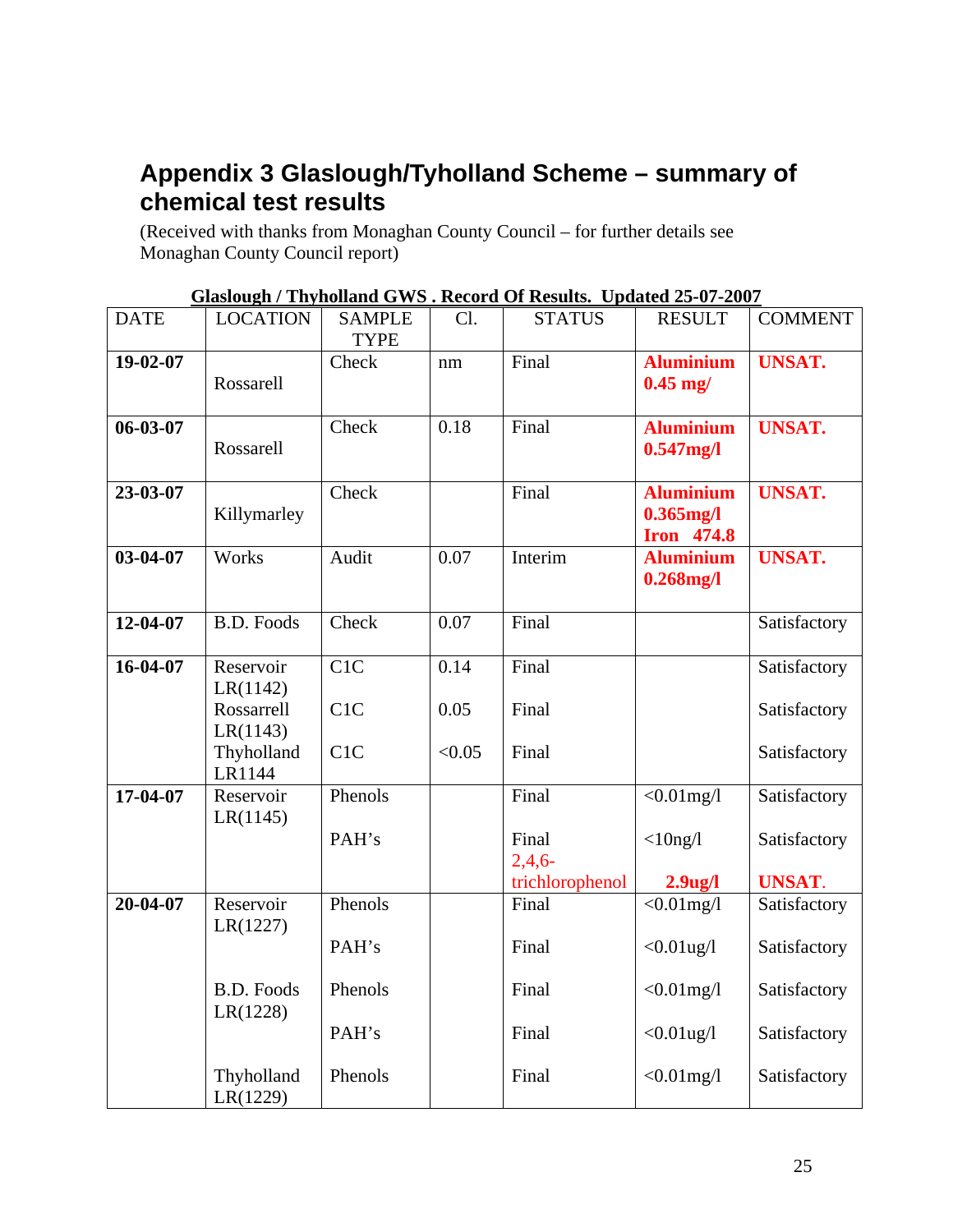|             |                                        | PAH's                        |                 | Final                   | $<0.01$ ug/l                    | Satisfactory                                 |
|-------------|----------------------------------------|------------------------------|-----------------|-------------------------|---------------------------------|----------------------------------------------|
| <b>DATE</b> | <b>LOCATION</b>                        | <b>SAMPLE</b><br><b>TYPE</b> | Cl.             | <b>STATUS</b>           | <b>RESULT</b>                   | <b>COMMENT</b>                               |
| 23-04-07    | (Clontibret)<br>Water)                 | Phenols                      |                 | Final                   | $< 0.0005$ mg/l                 | Satisfactory                                 |
|             | LR(1246)                               | PAH's                        | N/A             | Final                   | $<0.01$ ug/l                    | Satisfactory                                 |
|             | Rossarrell<br>(Well Water)<br>LR(1245) | Phenols<br>PAH's             | 0.02            | Final<br>Final          | $< 0.0005$ mg/l<br>$<0.01$ ug/l | Satisfactory<br>Satisfactory                 |
|             | Resevoir<br>(Well Water)<br>LR(1242)   | Phenols<br>PAH's             | 0.02            | Final<br>Final          | $< 0.0005$ mg/l<br>$<0.01$ ug/l | Satisfactory<br>Satisfactory                 |
|             | Thyholland<br>(Well Water)<br>LR(1244) | C1C<br>Phenols<br>PAH's      | 0.11            | Final<br>Final<br>Final | $< 0.0005$ mg/l<br>$<0.01$ ug/l | Satisfactory<br>Satisfactory<br>Satisfactory |
|             |                                        | Phenols<br>PAH's             | 0.08            | Final<br>Final          | $< 0.0005$ mg/l<br>$<0.01$ ug/l | Satisfactory<br>Satisfactory                 |
| 24-04-07    | (Clontibret<br>Water)<br>LR(1250)      | Phenols<br>PAH's<br>C1C      | -------<br>0.02 | Final<br>Final<br>Final | $< 0.0005$ mg/l<br>$<0.01$ ug/l | Satisfactory<br>Satisfactory<br>Satisfactory |
|             | Hillhall<br>(Well Water)<br>LR(1248)   | Phenols<br>PAH's             |                 | Final<br>Final          | $< 0.0005$ mg/l<br>$<0.01$ ug/l | Satisfactory<br>Satisfactory                 |
|             | Reservoir<br>(Well Water)<br>LR(1247)  | C1C<br>Phenols<br>PAH's      | 0.07            | Final<br>Final<br>Final | $< 0.0005$ mg/l<br>$<0.01$ ug/l | Satisfactory<br>Satisfactory<br>Satisfactory |
|             | Thyholland<br>(Well Water)<br>LR(1249) | Phenols<br>PAH's             |                 | Final<br>Final          | $< 0.0005$ mg/l<br>$<0.01$ ug/l | Satisfactory<br>Satisfactory                 |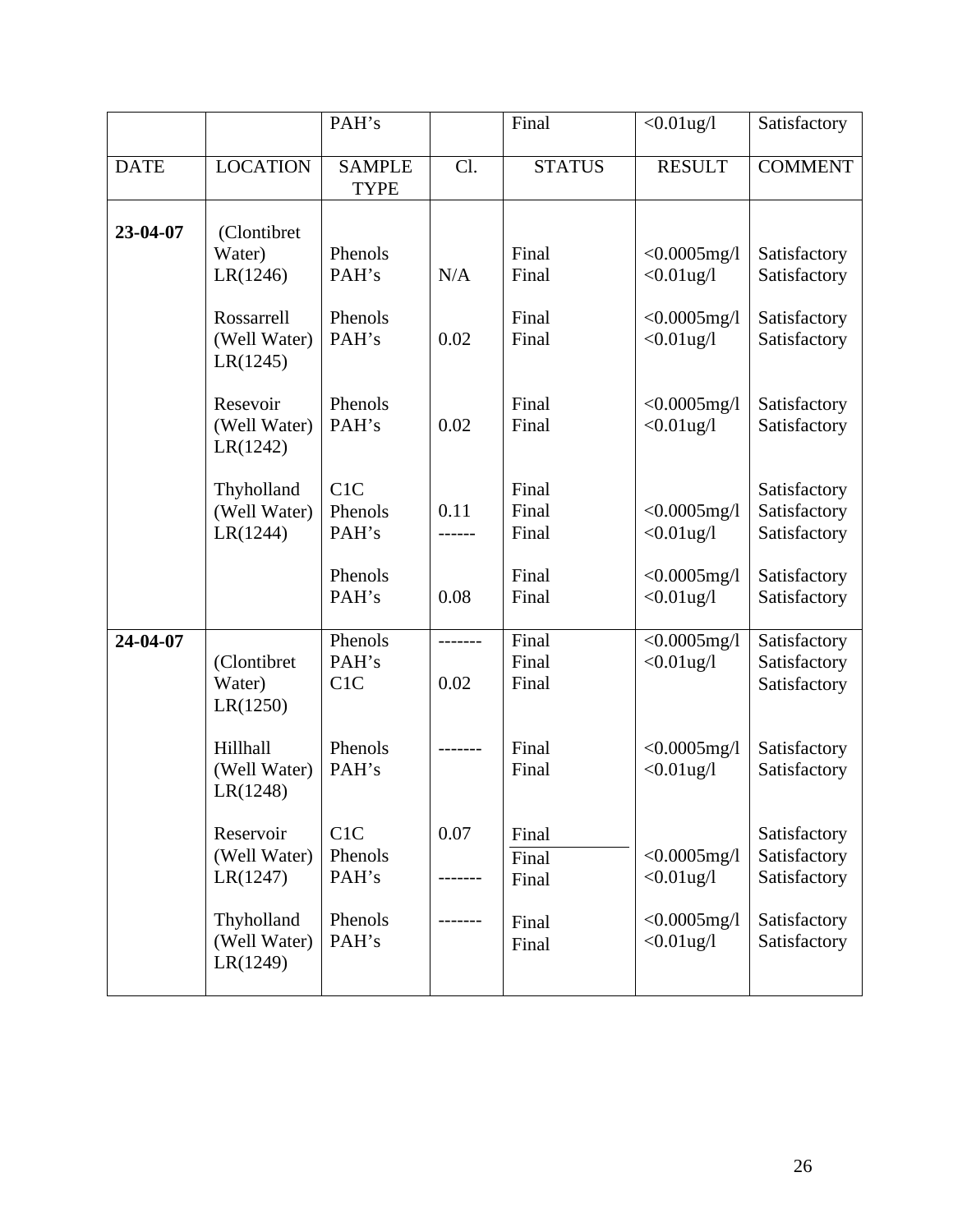| 25-04-07       | Rossarrell<br>(Well Water)<br>LR(1255) | Phenols                      | -------  | Final         | $< 0.01$ mg/l                                 | Satisfactory   |
|----------------|----------------------------------------|------------------------------|----------|---------------|-----------------------------------------------|----------------|
|                | Reservoir<br>(Well Water)              | C1C                          | 0.03     | Final         |                                               | Satisfactory   |
|                | LR(1253)                               | Phenols                      | -------- | Final         | $<0.01$ mg/l                                  | Satisfactory   |
|                | Thyholland<br>(Well Water)             | C1C                          | 0.02     | Final         |                                               | Satisfactory   |
|                | LR(1254)                               | Phenols                      | -------- | Final         | $<0.01$ mg/l                                  | Satisfactory   |
| <b>DATE</b>    | <b>LOCATION</b>                        | <b>SAMPLE</b><br><b>TYPE</b> | Cl.      | <b>STATUS</b> | <b>RESULT</b>                                 | <b>COMMENT</b> |
| 26-04-07       | Rossarrell<br>(Well Water)<br>LR(1288) | Phenols                      | -------  | Final         | $0.09$ mg/l<br><b>Total</b><br><b>Phenols</b> | <b>UNSAT.</b>  |
|                | Reservoir<br>(Well Water)<br>LR(1287)  | Phenols                      | -------  | Final         | $< 0.01$ mg/l                                 | Satisfactory   |
|                | Thyholland<br>(Well Water)<br>LR(1290) | Phenols                      | -------  | Final         | $0.17$ mg/l<br><b>Total</b><br><b>Phenols</b> | <b>UNSAT.</b>  |
|                | Hillhall<br>(Well Water)<br>LR(1289)   | Phenols                      |          | Final         | $0.21$ mg/l<br><b>Total</b><br><b>Phenols</b> | <b>UNSAT.</b>  |
| $01 - 05 - 07$ | Rossarrell                             | Phenols                      | -------- | Final         | $<0.01$ mg/l                                  | Satisfactory   |
|                | (Well Water)<br>LR(1373)               | PAH's                        | -------  | Final         | $< 0.01$ ug/l                                 | Satisfactory   |
|                | Reservoir<br>(Well Water)              | Phenols                      |          | Final         | $<0.01$ mg/l                                  | Satisfactory   |
|                | LR(1371)                               | PAH's                        | -------  | Final         | $<0.01$ ug/l                                  | Satisfactory   |
|                | Thyholland<br>(Well Water)             | Phenols                      |          | Final         | $< 0.01$ mg/l                                 | Satisfactory   |
|                | LR(1372)                               | PAH's                        |          | Final         | $<0.01$ ug/l                                  | Satisfactory   |
| $02 - 05 - 07$ | PAC <sub>2</sub><br>At treatment       | Phenols                      |          | Final         | $<0.01$ mg/l                                  | Satisfactory   |
|                | plant<br>LR(1374)                      | Aluminium                    |          | Final         | $65,123$ mg/l.                                |                |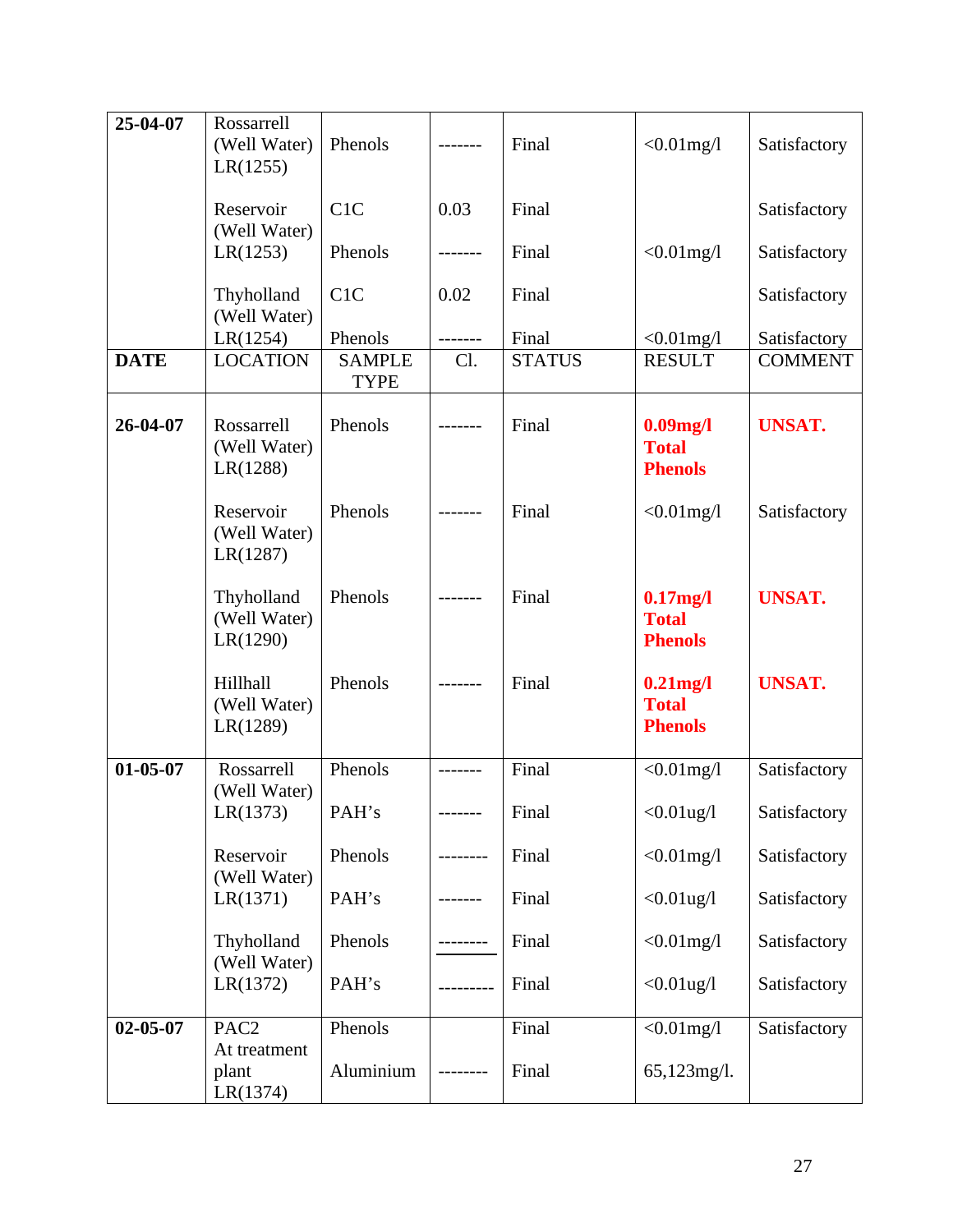|                         | PAH'S     | Final | $<0.01$ ug/l  | Satisfactory  |
|-------------------------|-----------|-------|---------------|---------------|
| Water in<br>rising main | Phenols   | Final | $< 0.01$ mg/l | Satisfactory  |
| LR(1375)                | Aluminium | Final | $0.811$ mg/l  | <b>UNSAT.</b> |
|                         | PAH'S     | Final | $<0.01$ ug/l  | Satisfactory  |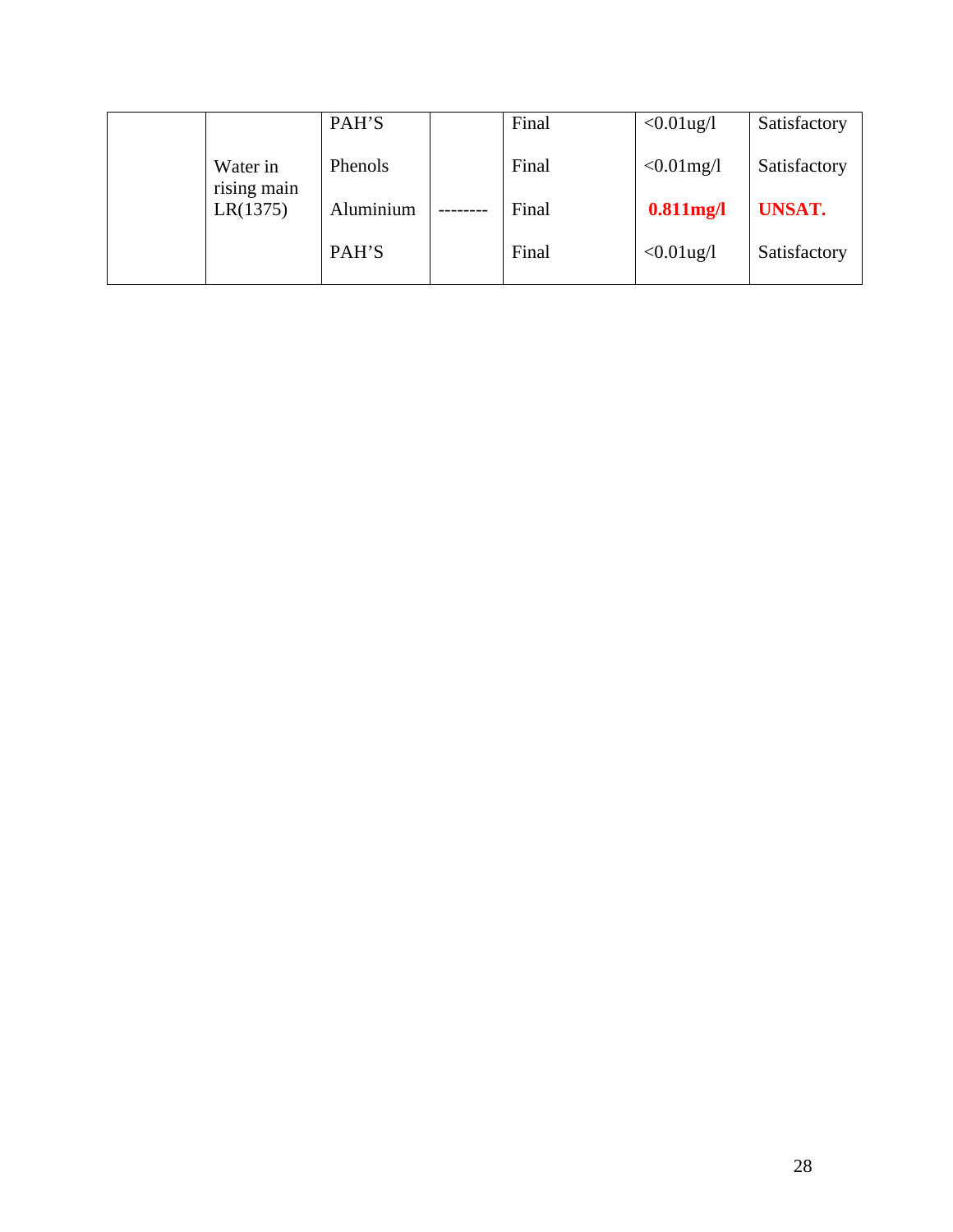# **Appendix 4 Phenol – frequently asked questions.**

(With thanks to the Agency for Toxic Substances and Diseases Registry (ATSDR), Atlanta, GA, USA)

> **ToxFAQs™ for Phenol** September 2006

**This fact sheet answers the most frequently asked health questions (FAQs) about phenol. This fact sheet is one in a series of summaries about hazardous substances and their health effects. It is important you understand this information because this substance may harm you. The effects of exposure to any hazardous substance depend on the dose, the duration, how you are exposed, personal traits and habits, and whether other chemicals are present.**

# **Highlights**

Phenol is both a manufactured chemical and a natural substance. Phenol is used as a disinfectant and is found in a number of consumer products. Skin exposure to high amounts can produce skin burns, liver damage, dark urine, irregular heart beat, and even death. Ingestion of concentrated phenol can produce internal burns. Phenol has been found in at least 595 of the 1,678 National Priority List (NPL) sites identified by the Environmental Protection Agency (EPA).

# **What is phenol?**

Phenol is both a manufactured chemical and a natural substance. It is a colorless-to-white solid when pure. The commercial product is a liquid. Phenol has a distinct odor that is sickeningly sweet and tarry.

You can taste and smell phenol at levels lower than those that are associated with harmful effects. Phenol evaporates more slowly than water, and a moderate amount can form a solution with water. Phenol can catch fire.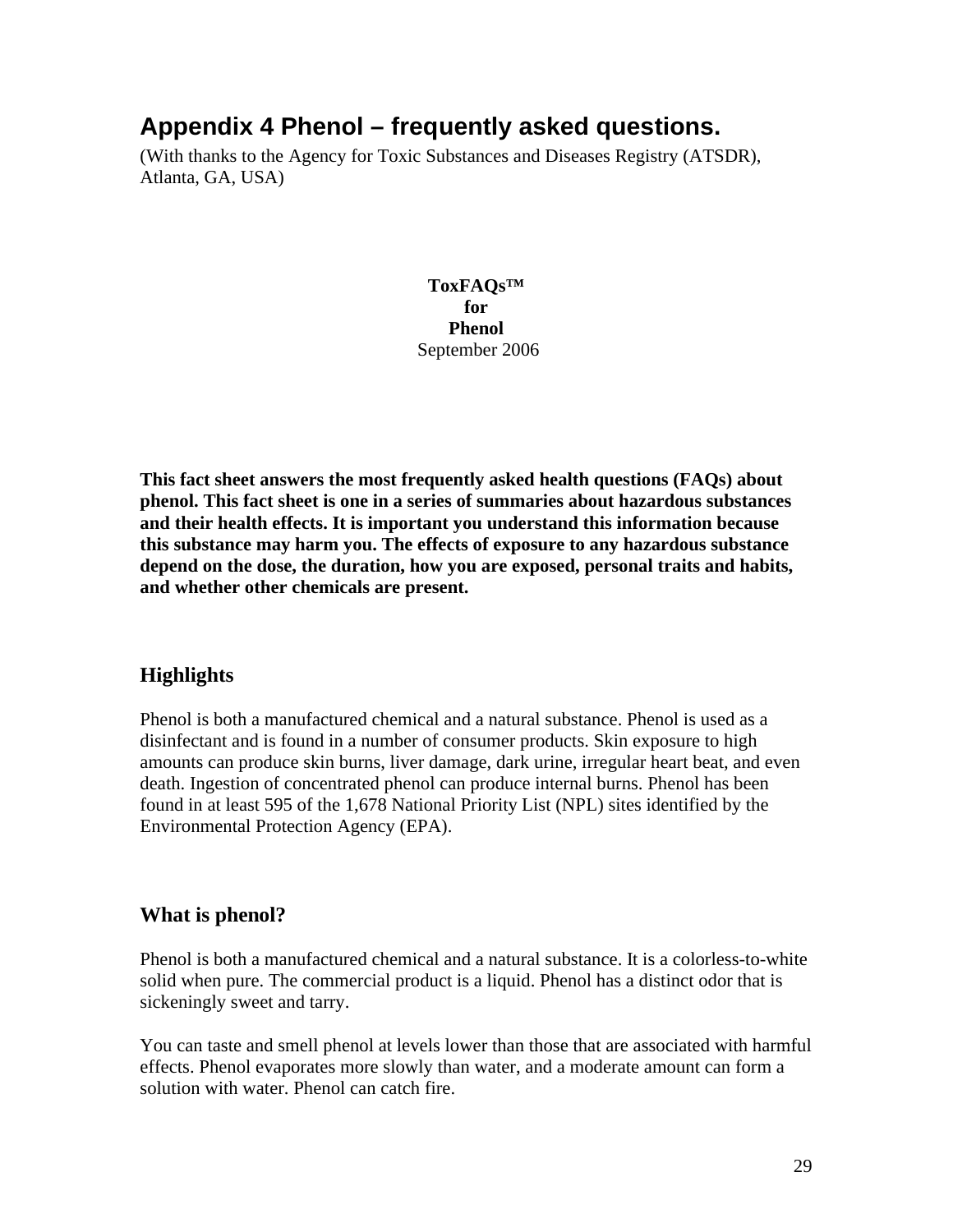Phenol is used primarily in the production of phenolic resins and in the manufacture of nylon and other synthetic fibers. It is also used in slimicides (chemicals that kill bacteria and fungi in slimes), as a disinfectant and antiseptic, and in medicinal preparations such as mouthwash and sore throat lozenges.

# **What happens to phenol when it enters the environment?**

- Following small, single releases, phenol is rapidly removed from the air (generally, half is removed in less than a day).
- Phenol generally remains in the soil only about 2 to 5 days.
- Phenol can remain in water for a week or more.
- Larger or repeated releases of phenol can remain in the air, water, and soil for much longer periods of time.
- Small amounts of phenol may be found in organisms that live in contaminated water.
- Phenol does not build up in fish, other animals, or plants.

# **How might I be exposed to phenol?**

- You may be exposed to phenol if you live near landfills or hazardous waste sites that contain phenol or near facilities manufacturing phenol.
- You may be exposed to very low levels in your home because it is found in a number of consumer products, including mouthwashes, gargles, and throat lozenges.
- You may be exposed to phenol if you undergo "chemical peels" to remove skin lesions with phenol-containing products or are treated for chronic pain or spasticity with injections of phenol.
- Low levels of phenol are found in some foods, including smoked summer sausage, fried chicken, mountain cheese, and some species of fish.
- Smoking or inhaling second hand smoke will expose you to phenol.
- Low levels of phenol can be present in air and drinking water.

# **How can phenol affect my health?**

Short-term exposure to phenol in the air can cause respiratory irritation, headaches, and burning eyes. People who had skin exposure to high amounts of phenol had skin burns, liver damage, dark urine, irregular heart beat, and some died. Ingestion of high concentrations of phenol has resulted in internal burns and death. The effects of prolonged exposure to low levels of phenol in air or of ingestion of low levels of phenol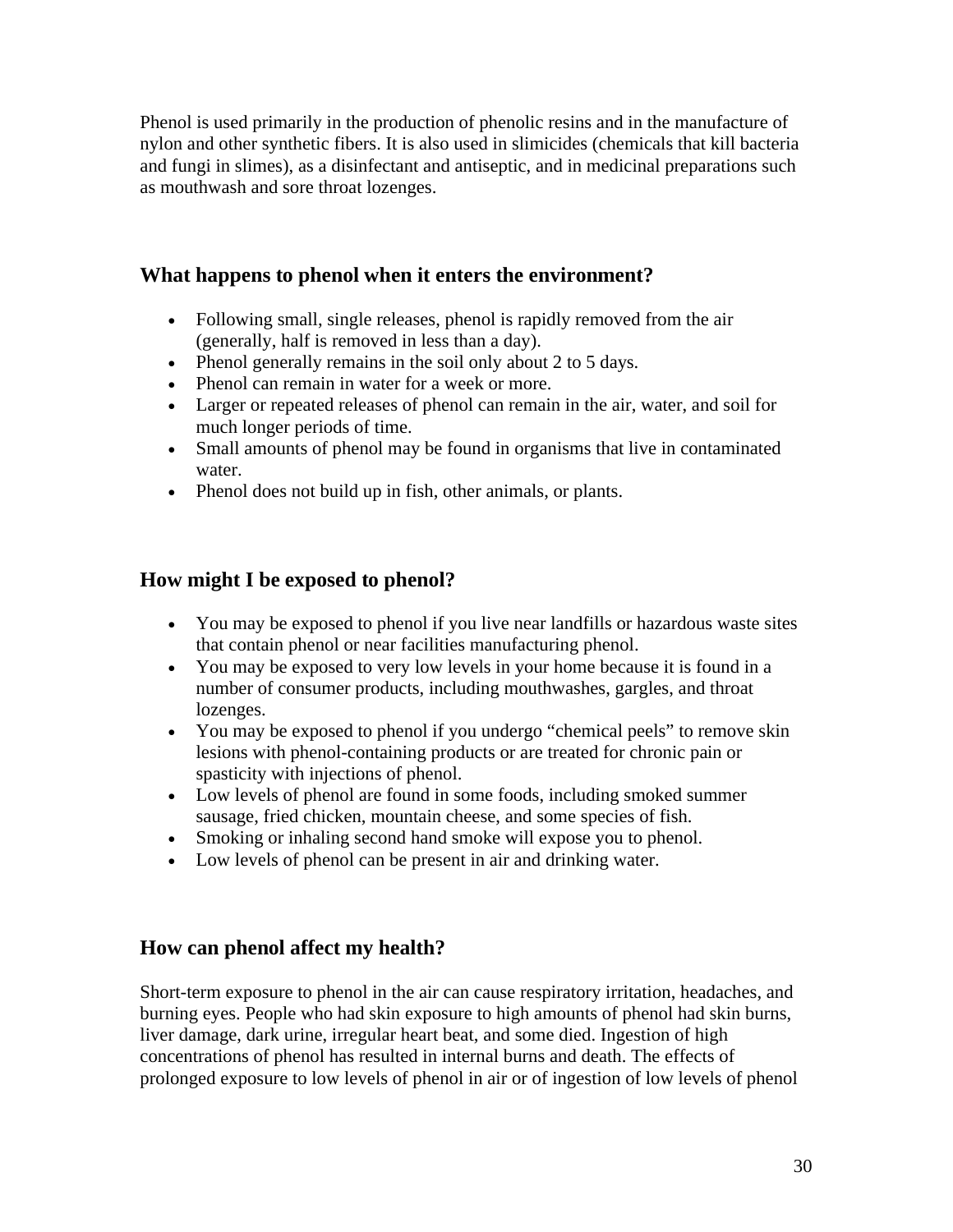are uncertain because almost always there has been simultaneous exposure to other chemicals.

In animals, breathing air with high levels of phenol resulted in irritation of the lungs. Repeated exposures induced muscle tremors and loss of coordination. Exposure to high concentrations of phenol in the air for several weeks caused paralysis and severe injury to the heart, liver, kidneys, and lungs, and in some cases, death. Some animals that drank water with very high concentrations of phenol suffered muscle tremors and loss of coordination.

Phenol can have beneficial effects when used medically as an antiseptic or anesthetic.

# **How likely is phenol to cause cancer?**

It is not known if phenol causes cancer in humans. Cancer developed in mice when phenol was applied to the skin several times per week for the lifetime of the animal. Phenol did not cause cancer in mice or rats that drank water containing it for 2 years. The International Agency for Research on Cancer (IARC) and the EPA have determined that phenol is not classifiable as to its carcinogenicity to humans.

# **How can phenol affect children?**

Children are exposed to phenol in the same way adults are, except for exposures of adults at work. However, children are at greater risk of accidentally ingesting or spilling on their skin home products that contain phenol. Vomiting and lethargy were the most frequent signs of toxicity observed in children who accidentally ingested phenol and were treated at a poison control center.

Phenol has caused minor birth defects and low birth weight in animals generally at exposure levels that also were toxic to the pregnant mothers.

# **How can families reduce the risks of exposure to phenol?**

- Avoiding environmental tobacco smoke, which contains phenol, will reduce phenol exposures.
- Always store household products and over-the-counter medications that contain phenol in their original labeled containers out of the reach of children.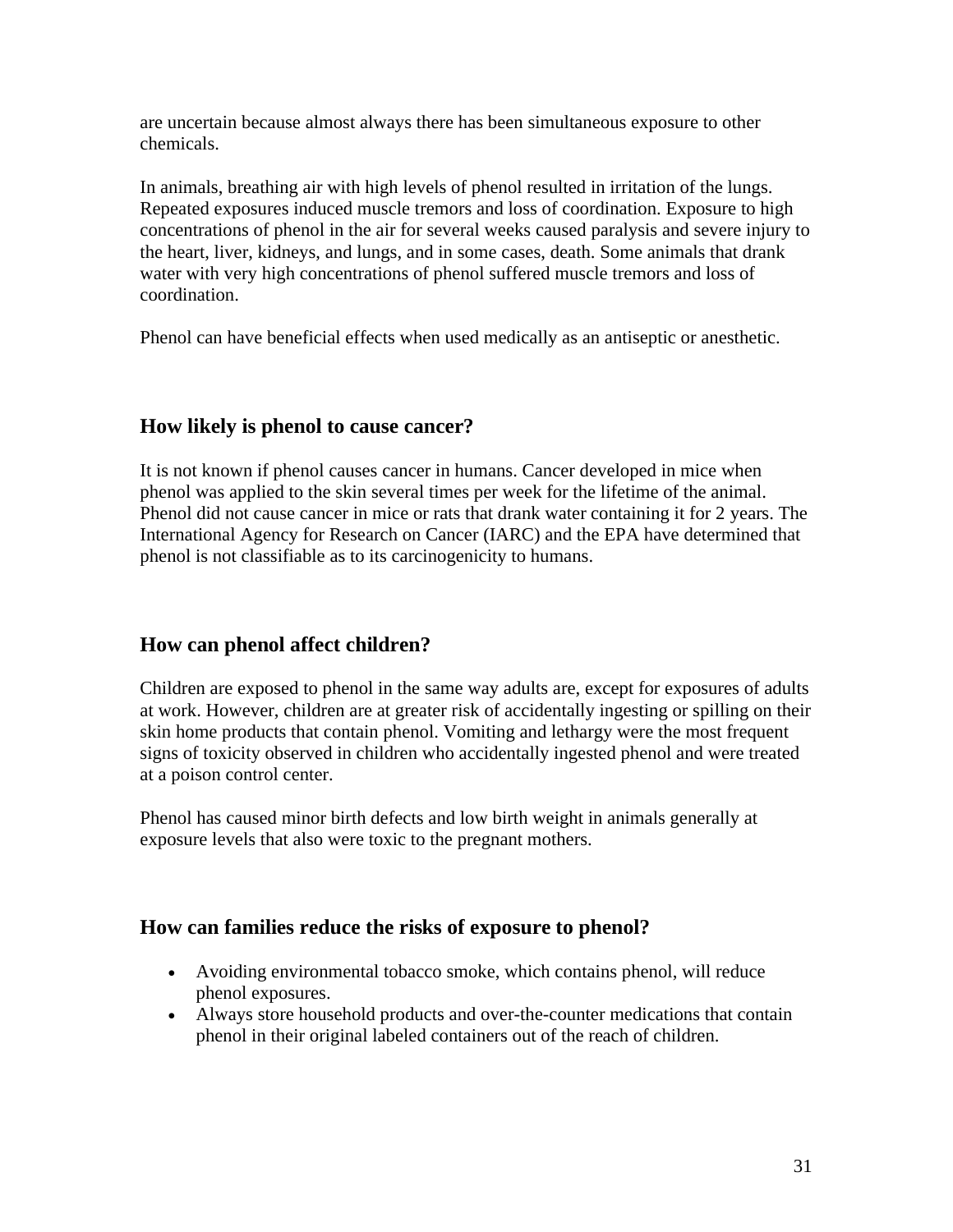## **Is there a medical test to determine whether I've been exposed to phenol?**

There is a urine test that can tell if you have been exposed to phenol recently (within 1 or 2 days). However, the test cannot tell if you were exposed only to phenol because many substances are converted to phenol in the body. The test also cannot tell whether adverse health effects might result from the exposure. The test for phenol is not routinely performed at your doctor's office, but your doctor can take samples and send them to a testing laboratory.

# **Has the federal government made recommendations to protect human health?**

The EPA lifetime health advisory for phenol in water is 2 milligrams per liter  $(2 \text{ mg/L})$ . EPA requires that spills of 1,000 pounds or more of phenol to the environment be reported to the Agency.

The Occupational Safety and Health Administration (OSHA) has set a limit of 5 parts per million (ppm) in air to protect workers during 8-hour work shifts.

The National Institute for Occupational Safety and Health (NIOSH) recommends a limit of 5 ppm for phenol in workroom air over a 10-hour workday and that the concentration of phenol should not exceed 16 ppm during a 15-minute period.

#### **References**

Agency for Toxic Substances and Disease Registry (ATSDR). 2006. Toxicological Profile for Phenol (Draft for Public Comment). Atlanta, GA: U.S. Department of Health and Human Services, Public Health Service.

#### **Where can I get more information?**

Agency for Toxic Substances and Disease Registry Division of Toxicology and Environmental Medicine 1600 Clifton Road NE, Mailstop F-32 Atlanta, GA 30333 Phone: 1-800-CDC-INFO • 888-232-6348 (TTY) FAX: 770-488-4178 Email: cdcinfo@cdc.gov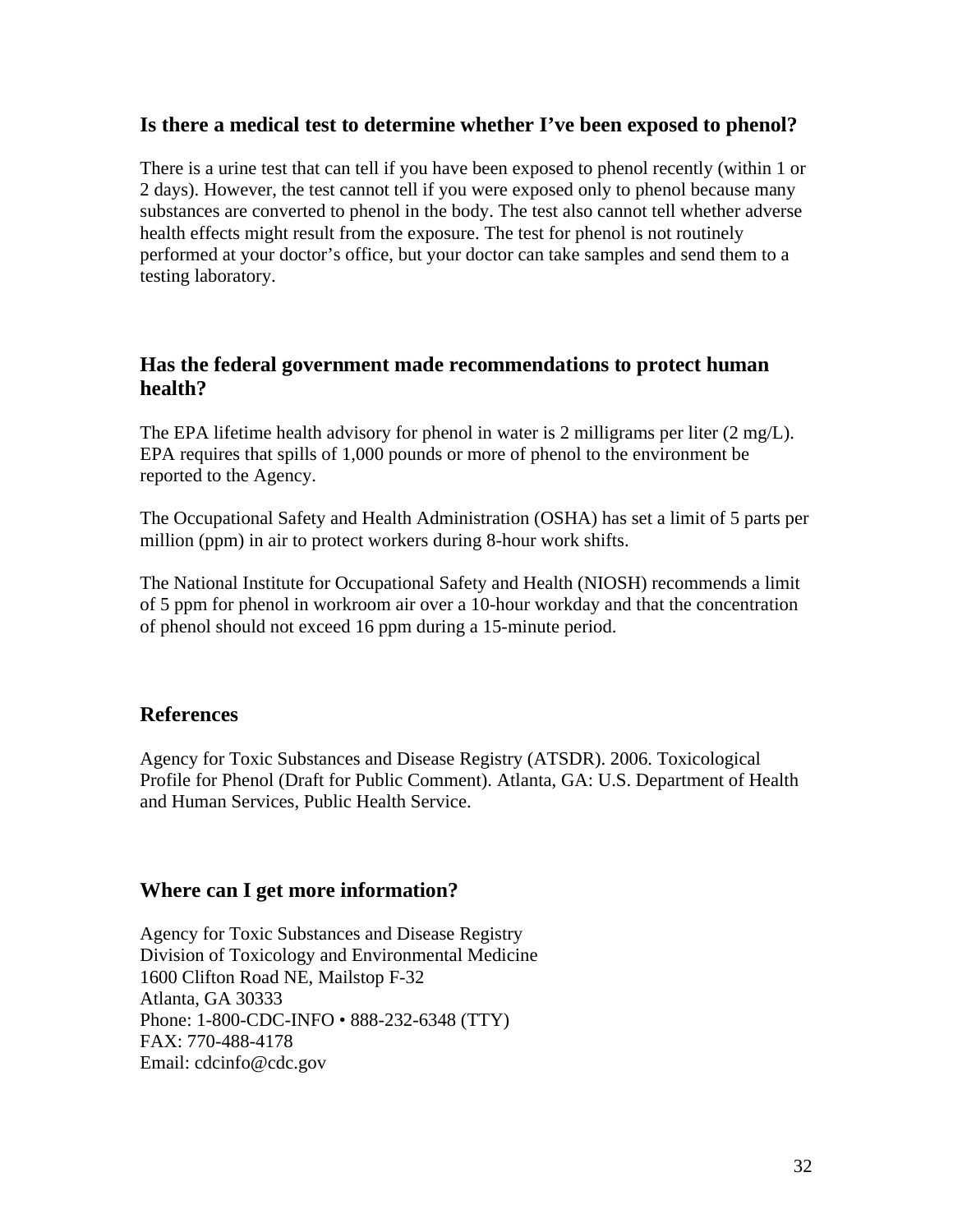# **Appendix 5 Chlorophenols – frequently asked questions.**

(With thanks to the Agency for Toxic Substances and Diseases Registry (ATSDR), Atlanta, GA, USA)

#### **ToxFAQs™ for Chlorophenols**

June 1999

**This fact sheet answers the most frequently asked health questions about chlorophenols. This fact sheet is one in a series of summaries about hazardous substances and their health effects. This information is important because this substance may harm you. The effects of exposure to any hazardous substance depend on the dose, the duration, how you are exposed, personal traits and habits, and whether other chemicals are present.**

# **Highlights**

Chlorophenols are a group of compounds that are used in a number of industries and products. Exposure to high levels can cause damage to the liver and immune system. These substances have been found in at least 166 of the 1,467 National Priorities List sites identified by the Environmental Protection Agency (EPA).

# **What are chlorophenols?**

Chlorophenols are a group of chemicals that are produced by adding chlorines to phenol. Phenol is an aromatic compound derived from benzene. There are 5 basic types of chlorophenols and 19 different chlorophenols.

Most chlorophenols are solid at room temperature. They have a strong, medicinal taste and smell. Small amounts can be tasted in water.

Some chlorophenols are used as pesticides. Others are used in antiseptics. Small amounts are produced when water is disinfected with chlorine. They are also produced while bleaching wood pulp with chlorine to make paper.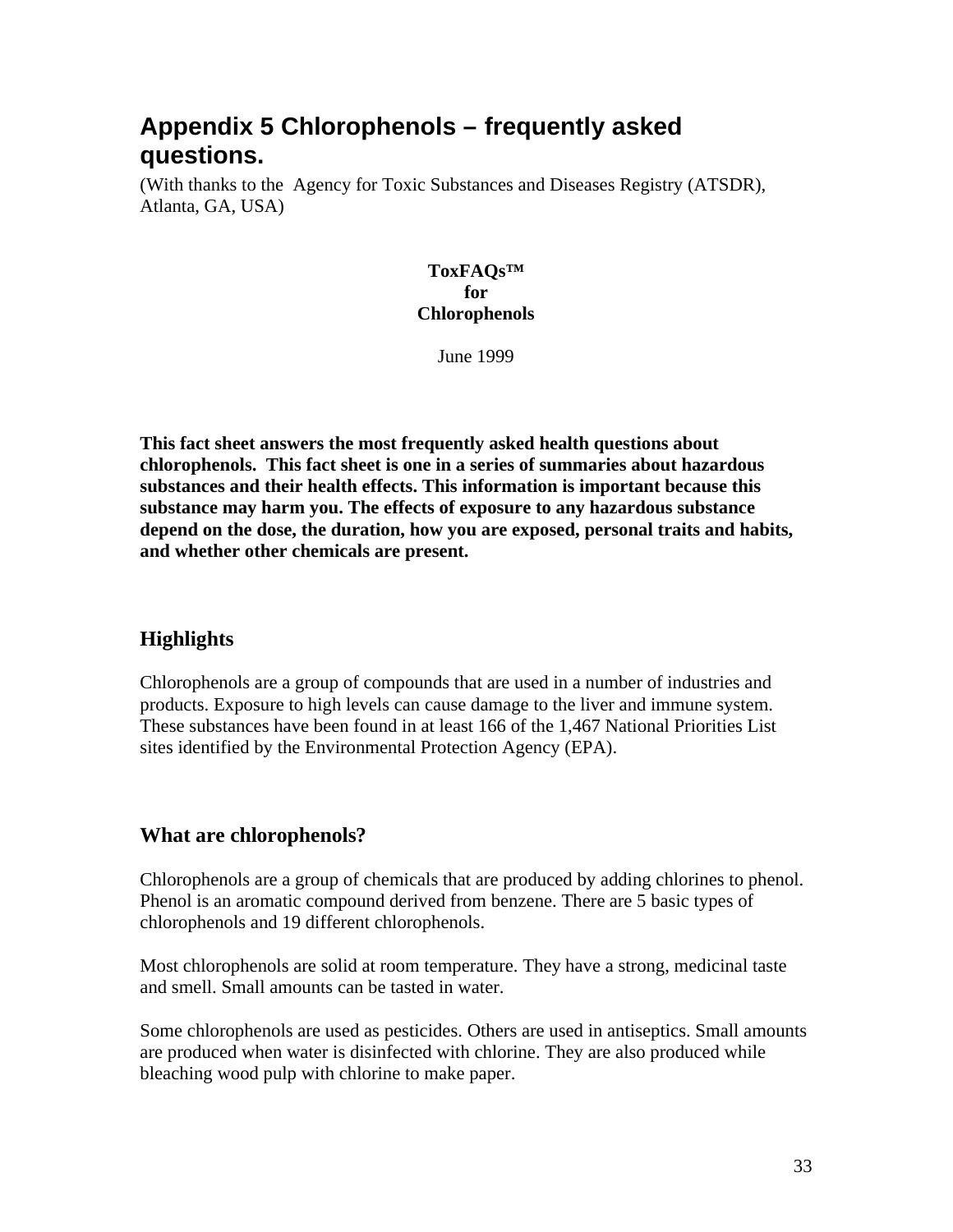# **What happens to chlorophenols when they enters the environment?**

- Chlorophenols can enter the environment when they are being made or used as pesticides.
- Most chlorophenols released to the environment go into water.
- Small amounts of chlorophenols enter the air.
- In the air, sunlight helps destroy these compounds and rain washes them out of the air.
- Chlorophenols stick to soil and sediments at the bottom of lakes, streams, and rivers.
- Low levels of chlorophenols in water, soil, or sediment are broken down and removed from the environment in a few days to weeks by microorganisms.

# **How might I be exposed to chlorophenols?**

- Most people are exposed to very low levels of chlorophenols in chlorinated drinking water.
- There are some chlorophenols in city air.
- You can be exposed if you work with chlorophenols or use them as pesticides.
- You can be exposed if you make or use treated wood.

# **How can chlorophenols affect my health?**

Workers exposed to pesticides that contain chlorophenols have developed acne and mild injury to their livers.

In laboratory studies, animals that received high levels of chlorophenols in food or water developed liver and immune system effects. They did not gain as much weight as animals not fed the compounds.

High levels of chlorophenols given to pregnant female rats in their drinking water reduced the number of babies they had, and caused low birth weights. Chlorophenols have not been shown to cause birth defects in animals.

#### **How likely are chlorophenols to cause cancer?**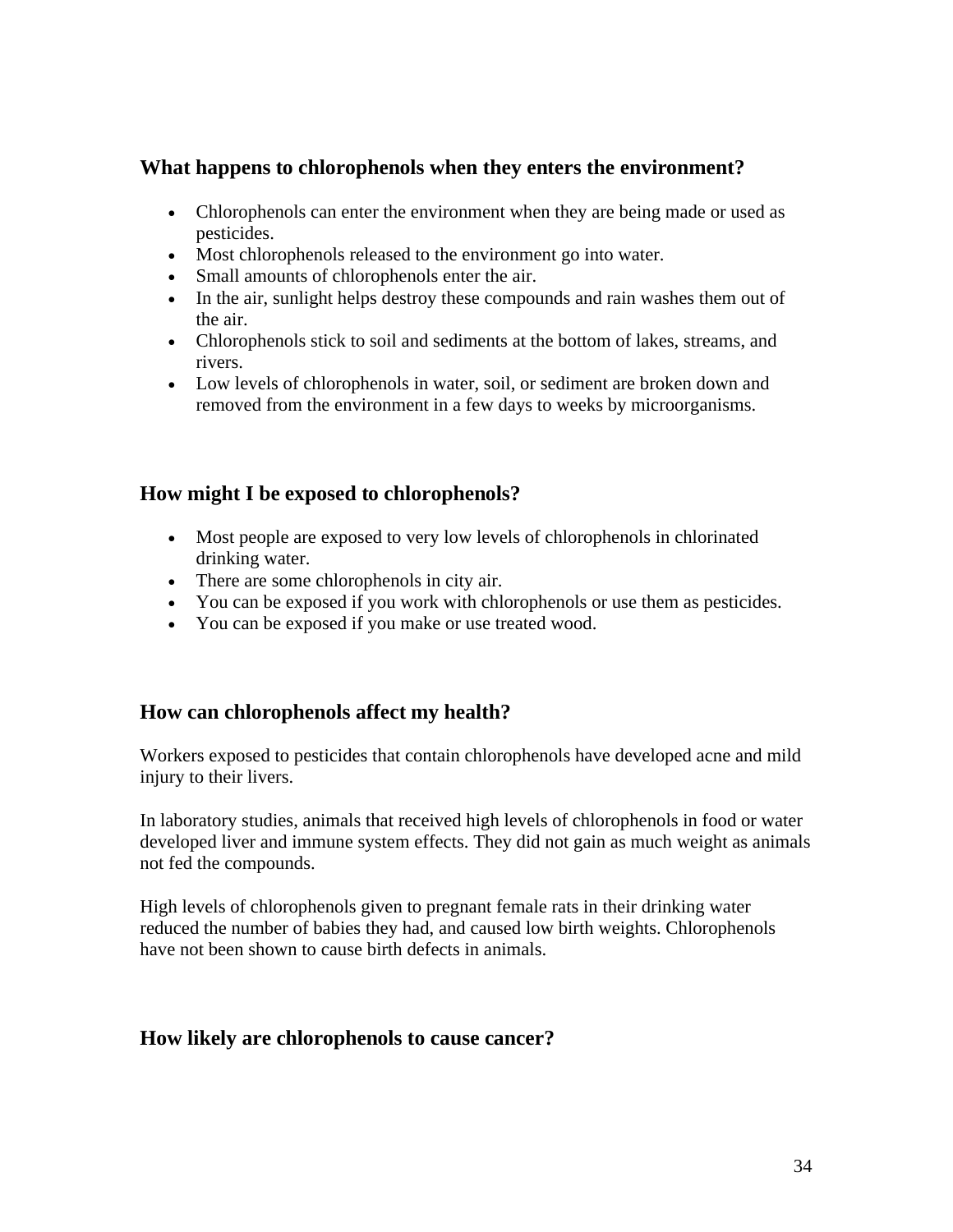There is evidence to suggest that people exposed to chlorophenols for a long time may have slightly higher incidences of cancer. However, the people studied were exposed to other chemicals as well.

In animal studies, one chlorophenol, 2,4,6-trichlorophenol, caused leukemia in rats and liver cancer in mice. The Department of Health and Human Services (DHHS) has determined that 2,4,6-trichlorophenol may reasonably be anticipated to be a carcinogen.

# **How can chlorophenols affect children?**

Children can be exposed in the same ways as adults; however, children may be more sensitive than adults to the effects of chlorophenol-based pesticides and herbicides. Chlorophenols leave the body quickly, so they are not likely to accumulate in the mother's tissues or breast milk.

There are no human studies on the effects of chlorophenols on developing fetuses. Studies in rats showed that chlorophenols can pass through the placenta and produce toxic effects to the developing fetuses. The most common problems are delayed hardening of the bones of the breastbone, spine, and skull.

# **How can families reduce the risk of exposure to chlorophenols?**

Parents should keep children away from areas where chlorophenols have been used as pesticides. Always check labels on household products, and store them safely in their original containers. Never store chemicals in containers that children might find attractive to eat or drink from, such as soda bottles.

# **Is there a medical test to show whether I've been exposed to chlorophenols?**

There is no test to show if you have been exposed to chlorophenols. There are tests for certain compounds that are produced in your body when chlorophenols break down. However, exposure to other substances could also produce the same test results.

# **Has the federal government made recommendations to protect human health?**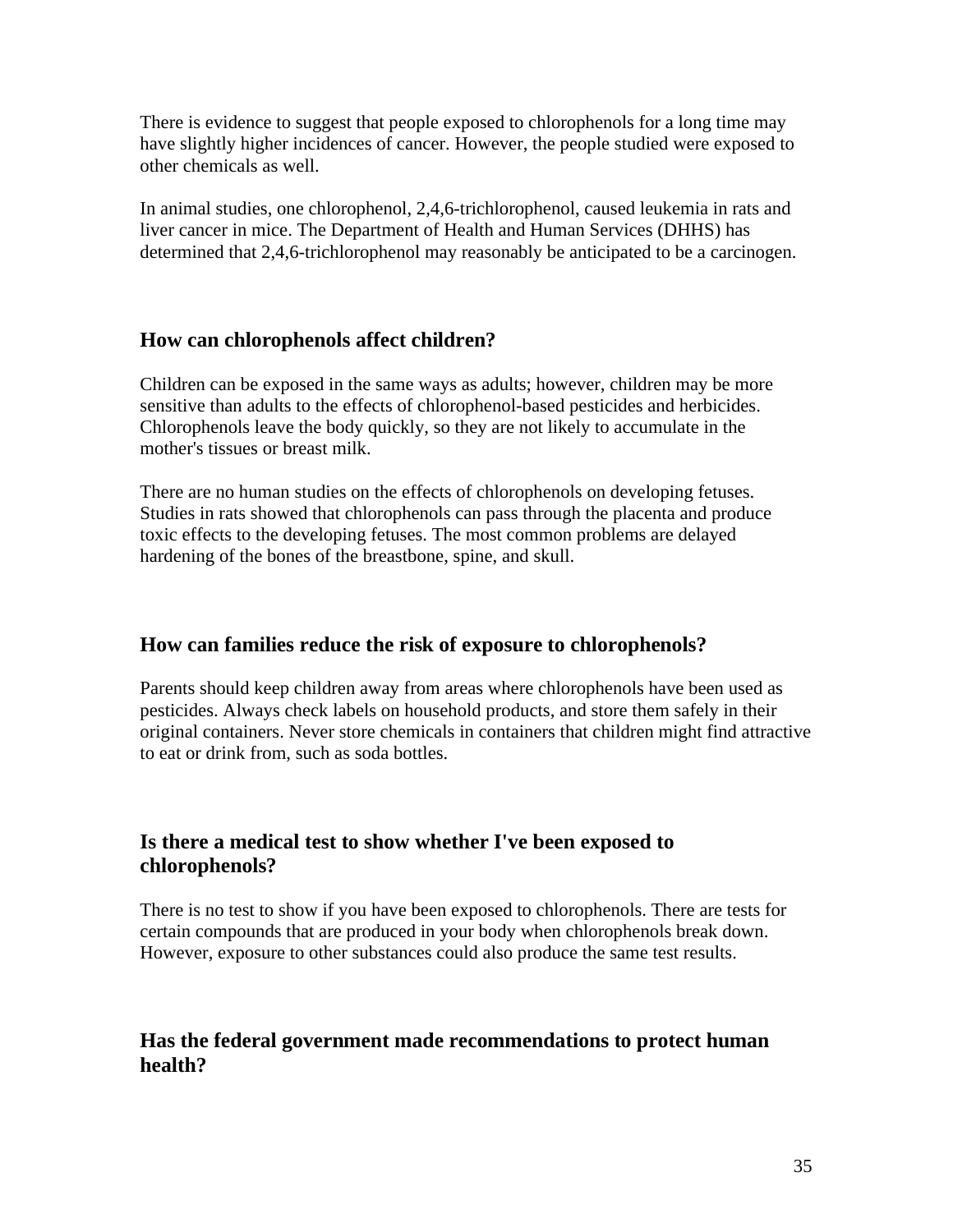EPA recommends that drinking water contain no more than 0.04 milligrams per liter (0.04 mg/L) of 2-chlorophenol for a lifetime exposure for an adult, and 0.05 mg/L for a 1-day, 10-day, or longer exposure for a child.

For 2,4-dichlorophenol, EPA recommends that drinking water contain no more than 0.03 mg/L for a 1-day, 10-day, or longer exposure for a child.

# **References**

Agency for Toxic Substances and Disease Registry (ATSDR). 1999. Toxicological Profile for Chlorophenols. Atlanta, GA: U.S. Department of Health and Human Services, Public Health Service.

# **Where can I get more information?**

Agency for Toxic Substances and Disease Registry Division of Toxicology and Environmental Medicine 1600 Clifton Road NE, Mailstop F-32 Atlanta, GA 30333 Phone: 1-800-CDC-INFO • 888-232-6348 (TTY) FAX: 770-488-4178 Email: cdcinfo@cdc.gov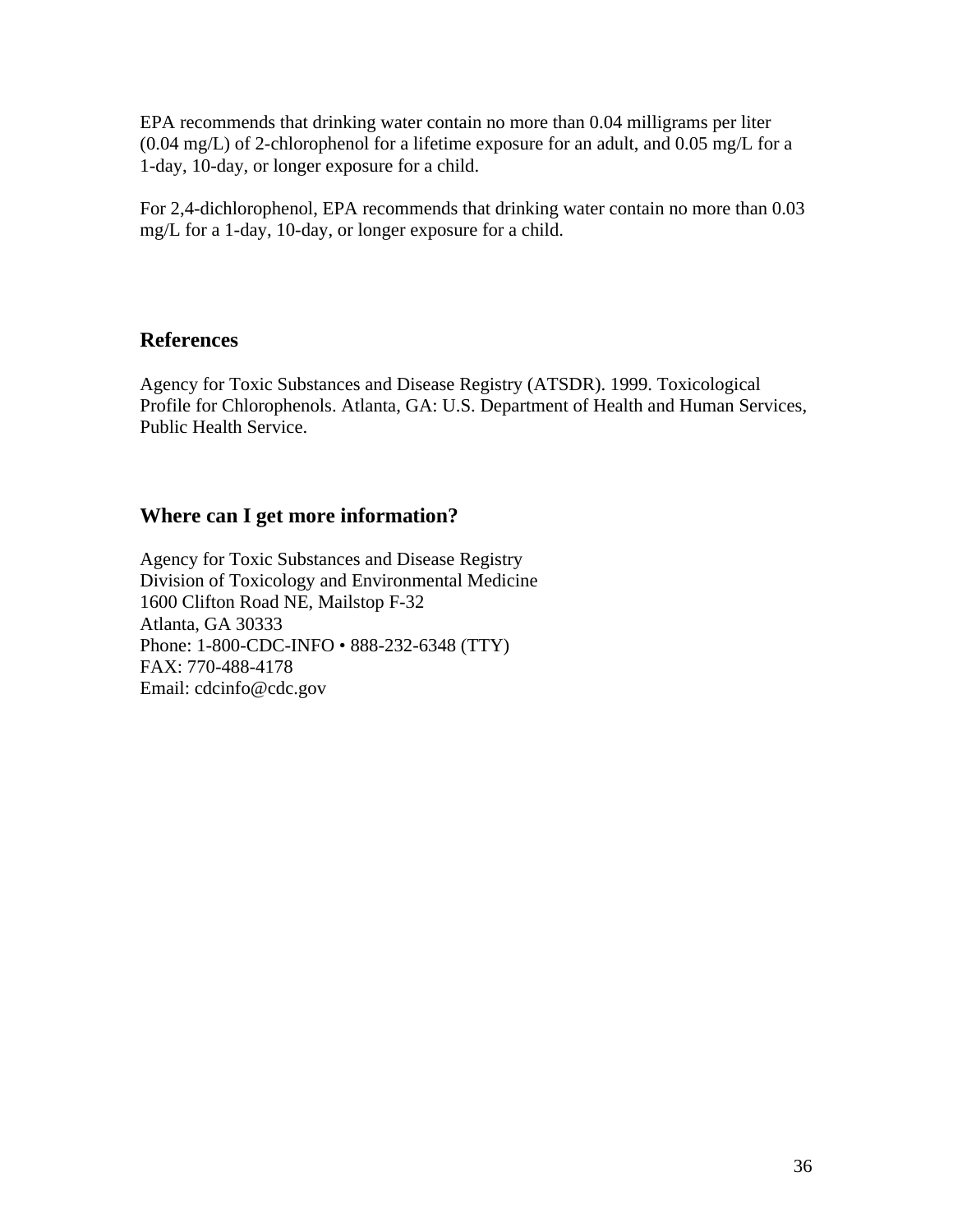# **Appendix 6 Polycyclic Aromatic Hydrocarbons – frequently asked questions.**

(With thanks to the Agency for Toxic Substances and Diseases Registry (ATSDR), Atlanta, GA, USA)

> **ToxFAQs™ for Polycyclic Aromatic Hydrocarbons (PAHs)** September 1996

**This fact sheet answers the most frequently asked health questions about polycyclic aromatic hydrocarbons (PAHs). This fact sheet is one in a series of summaries about hazardous substances and their health effects. This information is important because this substance may harm you. The effects of exposure to any hazardous substance depend on the dose, the duration, how you are exposed, personal traits and habits, and whether other chemicals are present.**

# **Highlights**

Exposure to polycyclic aromatic hydrocarbons usually occurs by breathing air contaminated by wild fires or coal tar, or by eating foods that have been grilled. PAHs have been found in at least 600 of the 1,430 National Priorities List sites identified by the Environmental Protection Agency (EPA).

# **What are polycyclic aromatic hydrocarbons (PAHs)?**

Polycyclic aromatic hydrocarbons (PAHs) are a group of over 100 different chemicals that are formed during the incomplete burning of coal, oil and gas, garbage, or other organic substances like tobacco or charbroiled meat. PAHs are usually found as a mixture containing two or more of these compounds, such as soot.

Some PAHs are manufactured. These pure PAHs usually exist as colorless, white, or pale yellow-green solids. PAHs are found in coal tar, crude oil, creosote, and roofing tar, but a few are used in medicines or to make dyes, plastics, and pesticides.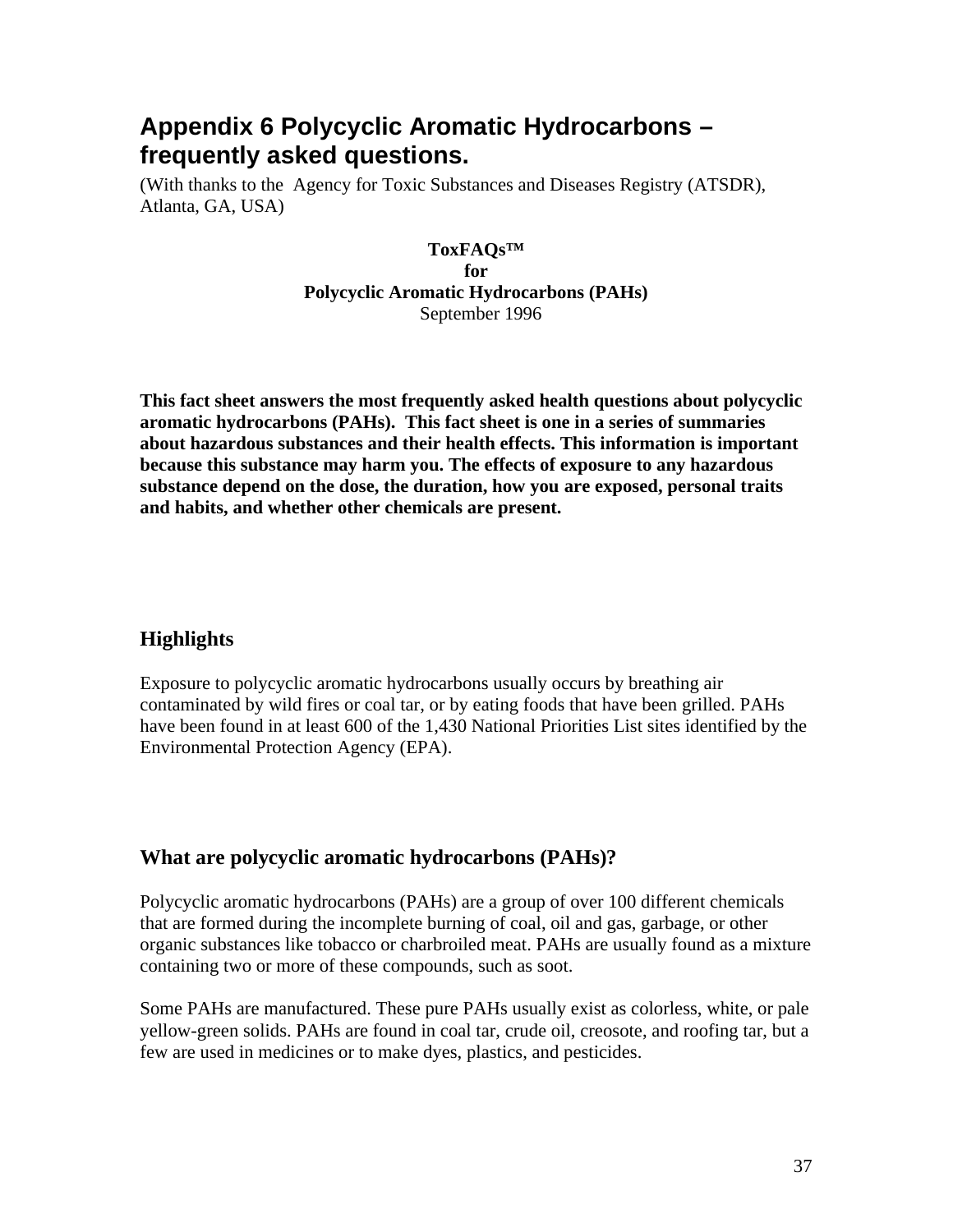# **What happens to polycyclic aromatic hydrocarbons (PAHs) when they enter the environment?**

- PAHs enter the air mostly as releases from volcanoes, forest fires, burning coal, and automobile exhaust.
- PAHs can occur in air attached to dust particles.
- Some PAH particles can readily evaporate into the air from soil or surface waters.
- PAHs can break down by reacting with sunlight and other chemicals in the air, over a period of days to weeks.
- PAHs enter water through discharges from industrial and wastewater treatment plants.
- Most PAHs do not dissolve easily in water. They stick to solid particles and settle to the bottoms of lakes or rivers.
- Microorganisms can break down PAHs in soil or water after a period of weeks to months.
- In soils, PAHs are most likely to stick tightly to particles; certain PAHs move through soil to contaminate underground water.
- PAH contents of plants and animals may be much higher than PAH contents of soil or water in which they live.

# **How might I be exposed to polycyclic aromatic hydrocarbons (PAHs)?**

- Breathing air containing PAHs in the workplace of coking, coal-tar, and asphalt production plants; smokehouses; and municipal trash incineration facilities.
- Breathing air containing PAHs from cigarette smoke, wood smoke, vehicle exhausts, asphalt roads, or agricultural burn smoke.
- Coming in contact with air, water, or soil near hazardous waste sites.
- Eating grilled or charred meats; contaminated cereals, flour, bread, vegetables, fruits, meats; and processed or pickled foods.
- Drinking contaminated water or cow's milk.
- Nursing infants of mothers living near hazardous waste sites may be exposed to PAHs through their mother's milk.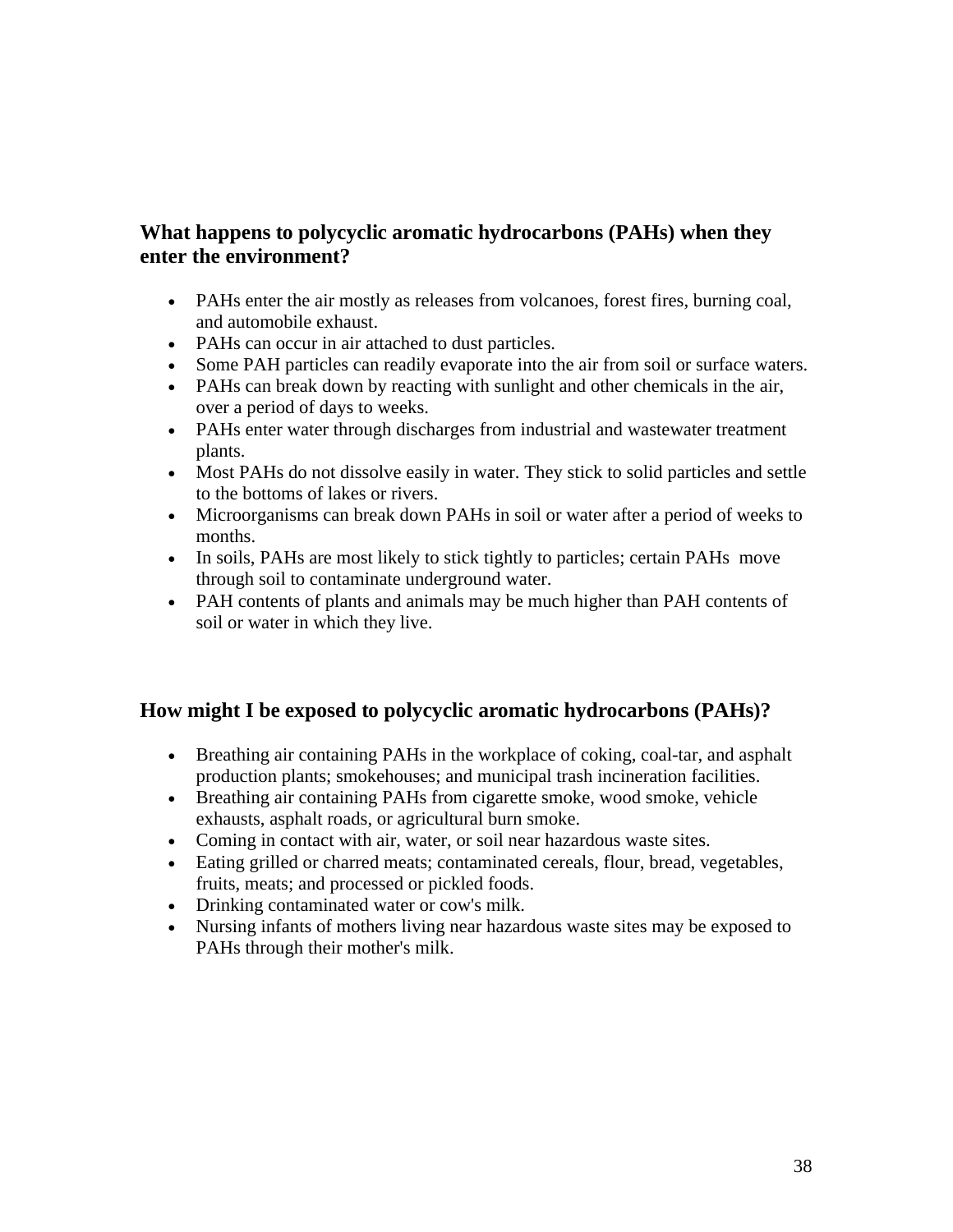# **How can polycyclic aromatic hydrocarbons (PAHs) affect my health?**

Mice that were fed high levels of one PAH during pregnancy had difficulty reproducing and so did their offspring. These offspring also had higher rates of birth defects and lower body weights. It is not known whether these effects occur in people.

Animal studies have also shown that PAHs can cause harmful effects on the skin, body fluids, and ability to fight disease after both short- and long-term exposure. But these effects have not been seen in people.

## **How likely are polycyclic aromatic hydrocarbons (PAHs) to cause cancer?**

The Department of Health and Human Services (DHHS) has determined that some PAHs may reasonably be expected to be carcinogens.

Some people who have breathed or touched mixtures of PAHs and other chemicals for long periods of time have developed cancer. Some PAHs have caused cancer in laboratory animals when they breathed air containing them (lung cancer), ingested them in food (stomach cancer), or had them applied to their skin (skin cancer).

# **Is there a medical test to show whether I've been exposed to polycyclic aromatic hydrocarbons (PAHs)?**

In the body, PAHs are changed into chemicals that can attach to substances within the body. There are special tests that can detect PAHs attached to these substances in body tissues or blood. However, these tests cannot tell whether any health effects will occur or find out the extent or source of your exposure to the PAHs. The tests aren't usually available in your doctor's office because special equipment is needed to conduct them.

# **Has the federal government made recommendations to protect human health?**

The Occupational Safety and Health Administration (OSHA) has set a limit of 0.2 milligrams of PAHs per cubic meter of air  $(0.2 \text{ mg/m}^3)$ . The OSHA Permissible Exposure Limit (PEL) for mineral oil mist that contains PAHs is 5 mg/m<sup>3</sup> averaged over an 8-hour exposure period.

The National Institute for Occupational Safety and Health (NIOSH) recommends that the average workplace air levels for coal tar products not exceed  $0.1 \text{ mg/m}^3$  for a 10-hour